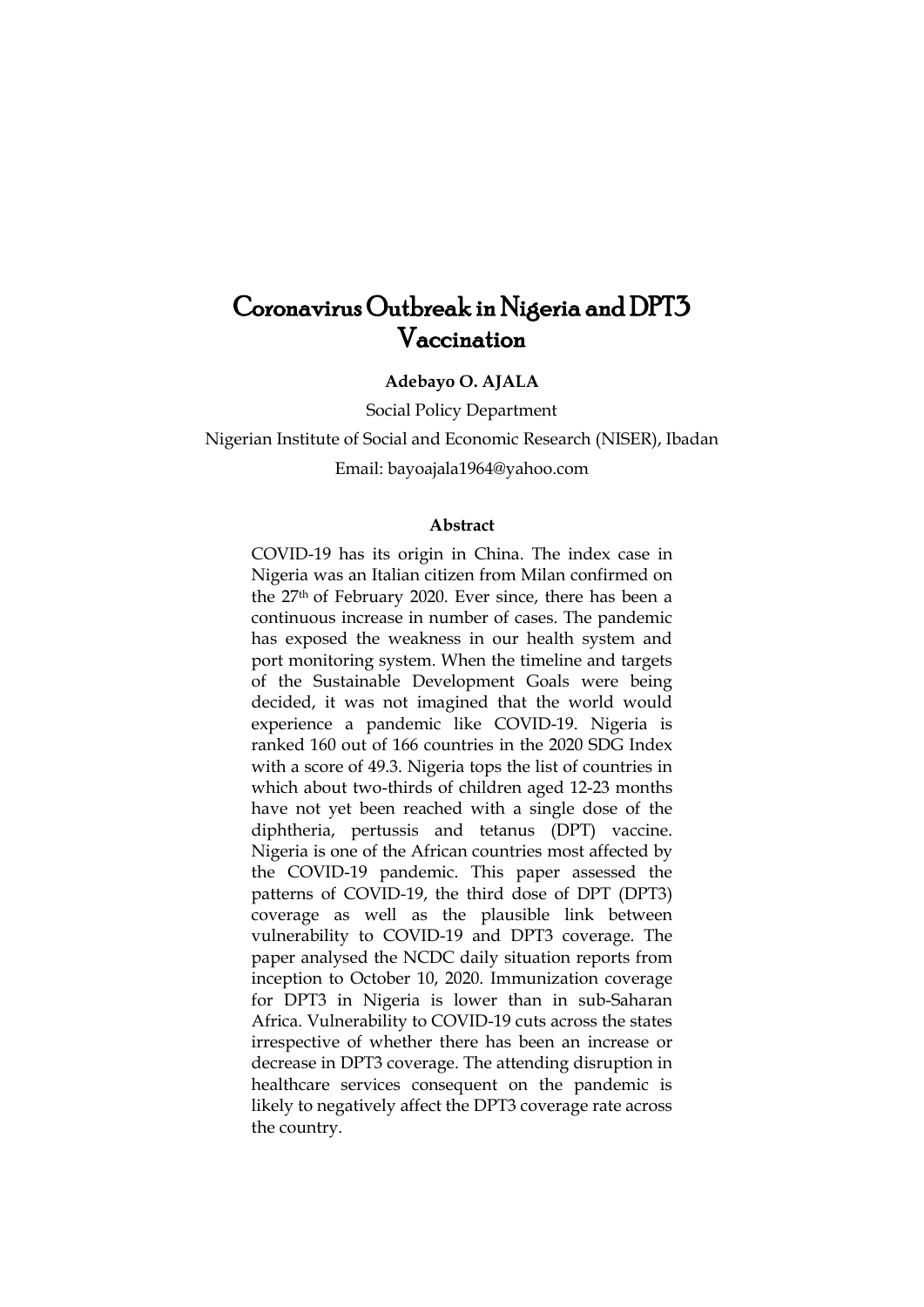#### **Keywords**: Pandemic, DPT3, Vulnerability, Immunization

#### **Introduction**

The Chinese authority alerted the World Health Organisation (WHO) on the 31<sup>st</sup> of December 2019 of an outbreak of several cases of pneumonia in Wuhan City, Hubei Province of China. It was regarded as an epidemic until there was a rapid escalation of the outbreak which also spread to countries outside China. The WHO then first declared it as a 'Public Health Emergency of International Concern' (PHEIC) on the 30th January 2020 and later as a pandemic on the 11th of March 2020. The pandemic is a corona-related virus which was tagged COVID-19. Nigeria confirmed the first case of COVID-19 on the 27th of February 2020 in Ogun State. The index case was an Italian citizen who returned from Milan. He was confirmed by the Virology Laboratory of the Lagos University Teaching Hospital, part of the Laboratory Network of the Nigeria Centre for Disease Control. The fact that this index case was not detected at the port of entry is an indication that Nigeria as a nation did not pay good attention to the January 30 declaration by the WHO of the outbreak in China as a Public Health Emergency of International Concern. Indeed, it was a missed opportunity as the country did not have in place a system to track and monitor the movement of travellers, even after the disease had been declared a PHEIC (FGN, 2020, p 18). This fact was partly alluded to in the mid-term review of the activities of the Presidential Task Force on COVID-19.

The Sustainable Development Goals (SDGs) came into effect in 2015 and this year marks one-third of the timeline expected for the attainment of the various targets. The pandemic will have profound implications on progress towards the SDGs (Sachs et al., 2020, p. 1). The SDGs are the world's shared goals for sustainable development, and COVID‑19 makes them more relevant than ever (Sachs et al., 2020, p. 2). Nigeria is ranked 160 out of 166 countries in the 2020 SDG Index with a score of 49.3, suggesting that the country is on average 49% of the way to the best possible outcome across the 17 SDGs (Sachs et al., 2020, p. 27). The SDG index score signifies a country's position between the worst (0) and the best or target (100**%**) outcomes. The COVID-19 pandemic was not envisaged so its effect has not been taken into consideration. The pandemic will likely negatively impact progress towards most of the SDGs in the short and medium-terms, including in high-income countries.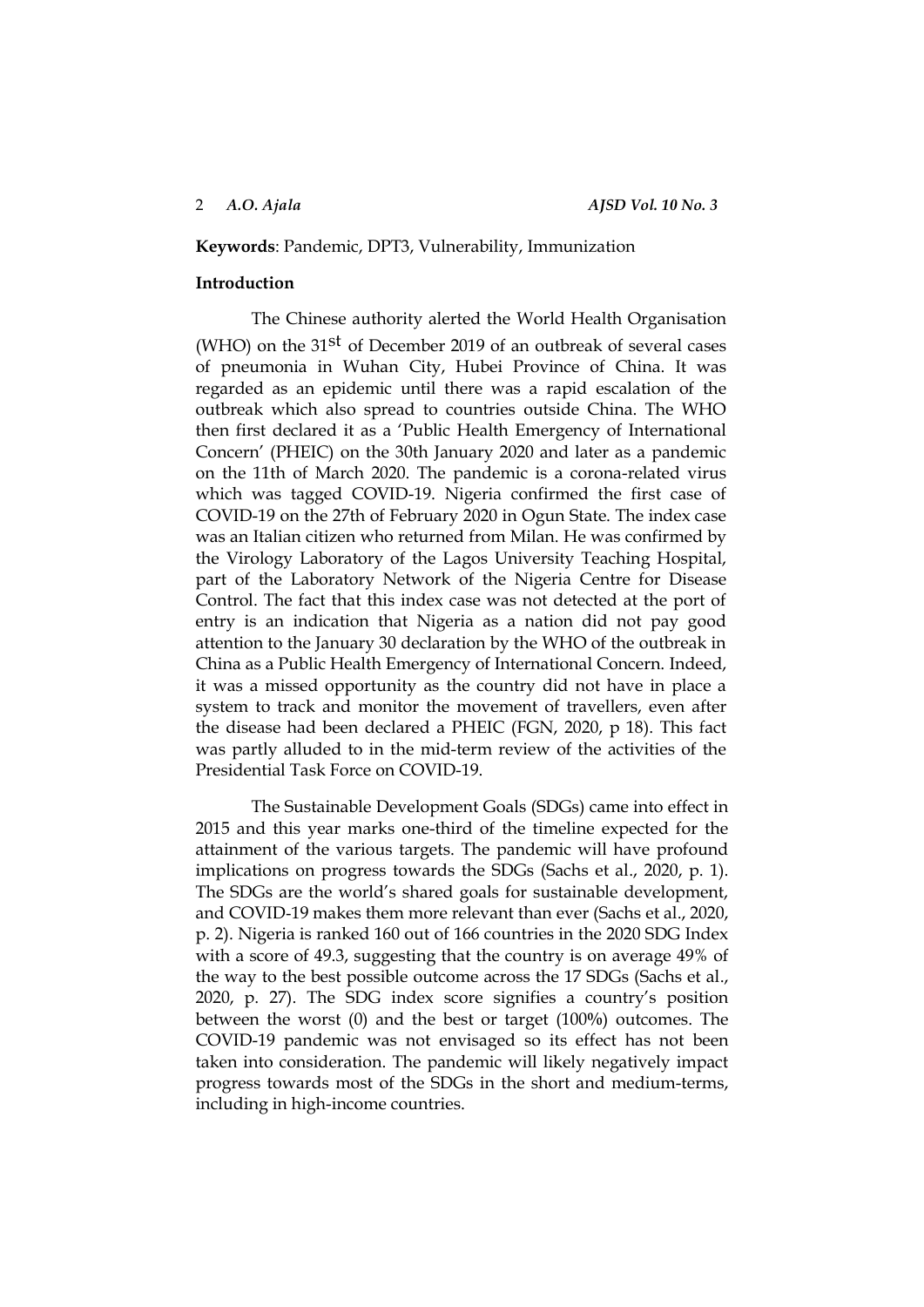Vaccines are universally considered as one of the most successful and cost-effective medical interventions ever introduced (WHO, 2017, p. 1; WHO 2020 p. 1). A strong immunization system is an integral part of a well-functioning health system. The issue of immunization is a component of SDG3 — Ensure healthy lives and promote well-being for all at all ages. Target 3.8 intends to "Achieve universal health coverage, including financial risk protection, access to quality essential health-care services and access to safe, effective, quality and affordable essential medicines and vaccines for all". DPT 3 is an element of essential vaccines. The focus of this paper is on children aged 12-23 months and the third dose of DPT. The 12-23 months period is the typical age by which children should have received all basic vaccinations.

At stake is critical progress made over the last decade in reaching more children and adolescents with a wider range of vaccines, including in Nigeria. UNICEF (2020), in a press release stated that, despite this progress, Nigeria still contributes 30 per cent of the global number of unimmunized children between the ages of 0 and 5. Indeed, the global vaccination coverage rate with the third dose of the vaccine against diphtheria, tetanus and pertussis (DPT3) has plateaued at 85 per cent since 2010 (UNICEF, 2020). DPT3 is part of the basic vaccination every child is expected to receive. UNICEF, in a July 15 press release, further stated that the chance that a child born today will be fully vaccinated with all the globally recommended vaccines by the time s/he is 5 years is less than 20%. The disruption in healthcare services as a result of the COVID-19 pandemic is likely to affect some children, either skipping or entirely missing life-saving vaccines such as their third dose of DPT (WHO, 2020 p.1). The Bill and Melinda Gates Foundation described the COVID-19 pandemic as a "mutually exacerbating catastrophe". This is very apt in that the disease is debilitating and more or less forces the government to move resources from hitherto intended purposes to trying to manage the disease, also people stopped seeking healthcare to avoid being infected.

In the words of the UNICEF Executive Director, Henrietta Fore, vaccinating every child is a daunting challenge which the COVID-19 pandemic has made worse (UNICEF 2020). Therefore, she called for all hands to be on deck to halt further deterioration in vaccine coverage by reinforcing vaccination services before the lives of children become threatened by other outbreaks. Indeed, the world cannot afford to trade one health crisis for another (UNICEF, 2020).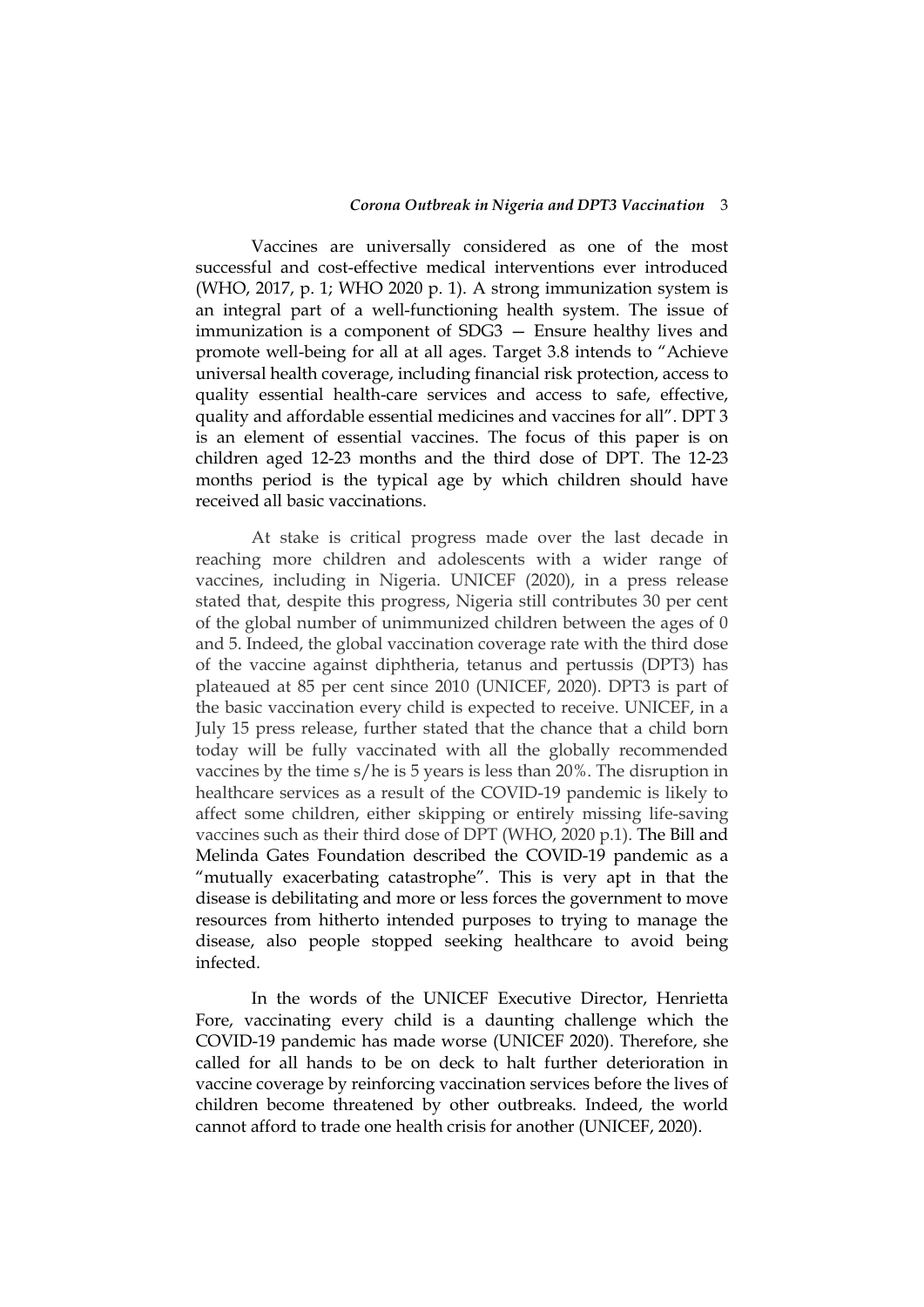According to GAVI (2020a, p. 1), about two-thirds of children who are not receiving the basic vaccinations, i.e children who have not yet been reached with a single dose of diphtheria, pertussis or tetanus (DPT) containing vaccine, are concentrated in Nigeria (20%), India (18%), Pakistan (9%), Indonesia (7%), Democratic Republic of the Congo (DRC) (6%) and Ethiopia (5%). Nigeria is one of the African countries most affected by the COVID-19 pandemic (GAVI, 2020b p.1). The uptake of immunization services has been adversely affected since the onset of the pandemic in Nigeria (GAVI, 2020b p. 2), though no vaccine stock-out has been reported at federal and state levels. The government is however intensifying plans to scale up routine immunization through the use of a combination of the following strategies: appointment-based approach; geocoded mobile health vans; and targeted, temporary fixed-post immunization sessions (GAVI, 2020b p. 2). In Indonesia, there was a disruption in immunization services in nearly 84% of health facilities due to the COVID-19 pandemic (GAVI 2020a, p.1).

Surgo Foundation computed a community vulnerability index with the intent to measure the ability of the community to mitigate, treat, and delay transmission of the virus and to reduce the social and economic impacts on the society. The Africa COVID-19 Community Vulnerability Index was inspired by the computation of the US COVID-19 Community Vulnerability Index. The overall COVID-19 Community Vulnerability Index (CCVI) is made up of seven themes:

- 1) Age (Number of people aged 65+);
- 2) Epidemiological (Non-communicable diseases, HIV prevalence, infectious diseases prevalence);
- 3) Fragility (Civil unrest, food insecurity);
- 4) Health System (Health system strength, health system capacity, and access to health care);
- 5) Population density;
- 6) Socioeconomic (Access to information, education, poverty, and unemployment); and
- 7) Access to transportation and housing (Household crowding, improved housing, sanitation, access to transportation, and road connectivity).

The CCVI gives clues on areas that are vulnerable so that appropriate solutions to help such communities can be developed. Apart from the overall CCVI, the following are the sub-themes of interest in this paper: Epidemiological, Health System and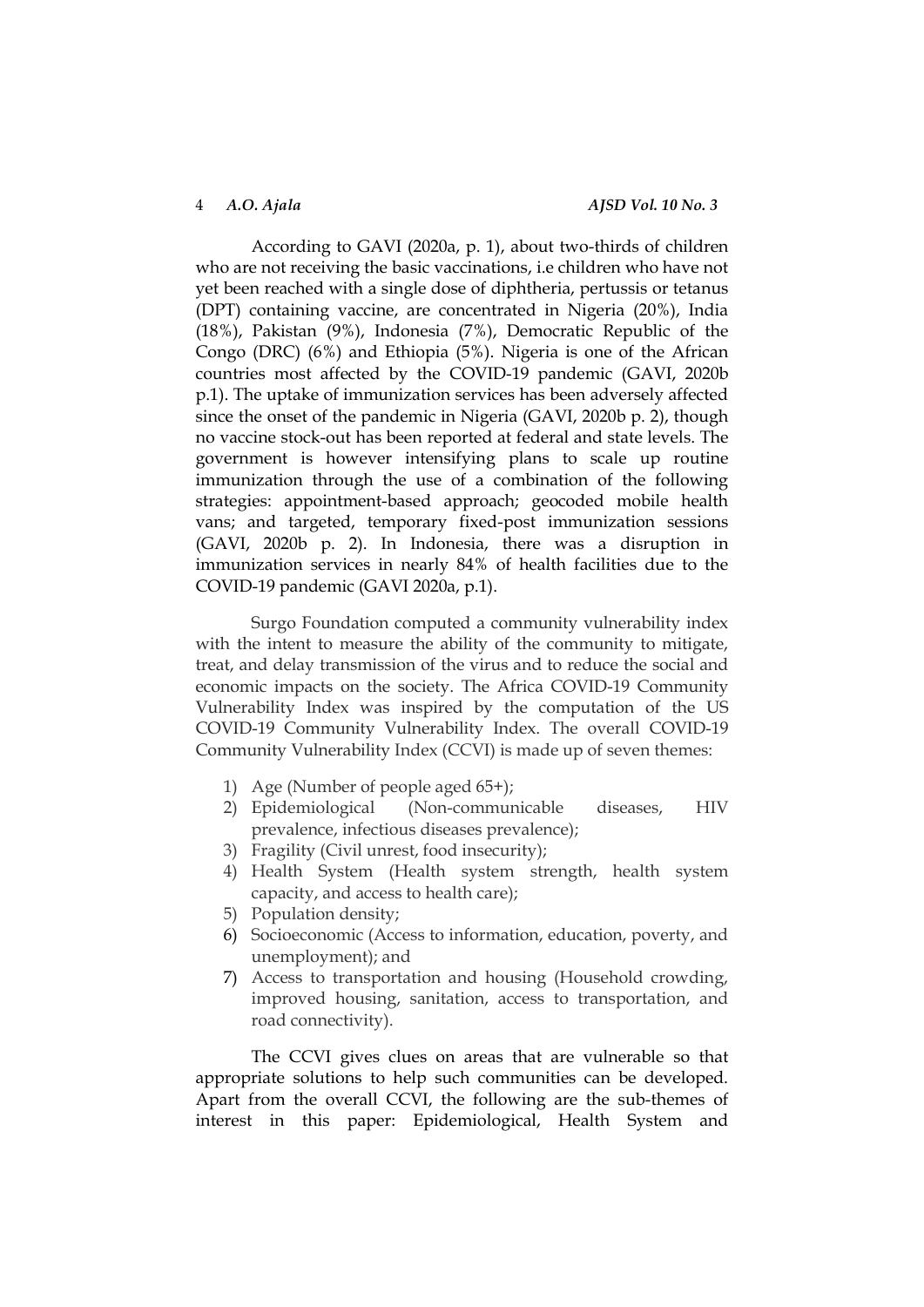Socioeconomic. In this context, the paper assesses the patterns of COVID-19 infection, DPT 3 vaccine coverage, and the plausible link between vulnerability and incidence of COVID-19.

#### **Methodology**

The study relied on the use of secondary data and literature synthesis. Secondary data on the COVID-19 pandemic in Nigeria was obtained from the National Centre for Disease Control COVID-19 daily situation reports from February 27 to October 10, 2020. This time frame covers the period from the onset of the pandemic in Nigeria to the most recent date before the submission of the paper. The DPT3 immunization coverage was obtained from the World Bank and the Nigeria Demographic and Health Surveys for the last two rounds – 2018 and 2013. This paper, in assessing the patterns of COVID-19, the third dose of DPT (DPT3) coverage, as well as the plausible link between vulnerability to COVID-19 and DPT3 coverage, used percentages, proportions and charts.

#### **Strategies Adopted to Mitigate COVID-19 in Nigeria**

On March 17, 2020, President Muhammadu Buhari established the Presidential Task Force (PTF) on COVID-19 to coordinate and oversee Nigeria's multi-sectoral inter-governmental efforts to contain the spread and mitigate the impact of COVID-19 in Nigeria. The entire world is still in the early phase of the COVID-19 pandemic, and the impact on the economies and the people is still hazy. There are short-term and longterm consequences of the pandemic. Some of the short-term effects include the economy declining into recession in many countries and many people becoming vulnerable to extreme poverty as a result of the effect of some of the strategies being adopted to mitigate the pandemic. Children may also not be exempted from the effects of the pandemic; this may be through missed opportunities for vaccination. The fact that Nigeria was recently declared polio-free may be reversed if some of the children who are under 2 years miss any dose.

The PTF was under the chairmanship of the Secretary to the Government of the Federation (SGF) alongside line ministries and agencies related to the mitigation of the COVID-19 pandemic, with a mandate spanning 6 months. According to the Federal Government of Nigeria (FGN, 2020, p. 19), the responsibilities of the PTF include: developing guidelines and best practices for COVID-19 response; establishing a national budget and determining the funding sources for Nigeria's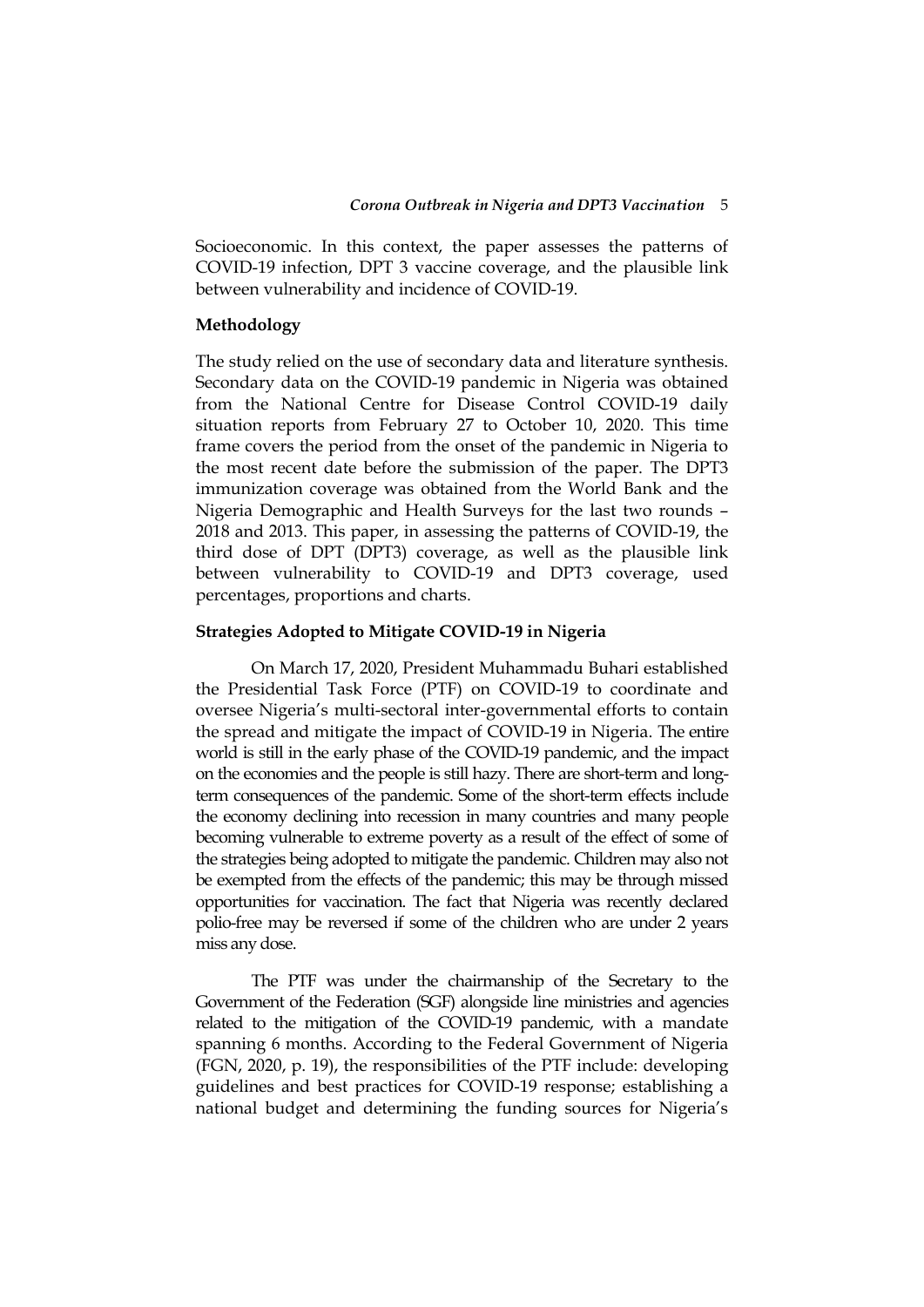response to COVID-19; determining key nationwide policy and enforcement; managing the negative economic impact of the COVID-19 pandemic to the country as well as ensuring national security throughout the response.

The PTF effectively aligned the over 50 federal government ministries, departments and agencies towards the goal of reducing COVID-19 morbidity and mortality in Nigeria, while improving linkages and partnerships between these organizations. The strategic objectives of the National Pandemic Response Plan as developed by the PTF include: providing a coordinated and effective national and subnational response to the COVID-19 pandemic, reduction of COVID-19 related morbidity and mortality, mitigating pandemic-related impacts on infrastructure (critical, economic and health) as well as facilitating postpandemic recovery and rehabilitation operations. There has been some level of effective collaboration with subnational governments (state governments) such that all the sub-national governments have in place committees similar to the PTF, all working towards the goal of achieving a single national response. The synergy between the PTF and the various committees at the subnational level is a good window of opportunity to pursue in our quest to attain the Sustainable Development Goals.

This crisis is unprecedented in severity, at least since the influenza epidemic at the end of World War I, and is still very ambiguous in its course (Sachs et al., 2020, p. 1). The pandemic has raised the bar concerning the infrastructure at various levels of health facilities across the globe. The weakness in terms of having adequate infrastructure is not just peculiar to developing countries but also affects developed countries like USA and China. The difference is in the ability of governments to respond to emerging needs, as evidenced in the time taken by China to create health facilities within a few days.

Resulting from the pandemic, the PTF has inspired an unprecedented commitment of resources to public health. Through the Federal Ministry of Humanitarian Affairs, Disaster Management and Social Development and its agency, NEMA, the PTF successfully implemented social interventions aimed at aiding individuals and households in need and cushioning the effect of the lockdown on individuals and small-scale business owners. These interventions were in three categories: food, cash-transfer and economic support. In the first 3 months of the activities of the PTF, a total of 30,876.3 metric tonnes of food items were distributed to 3,795,500 households from the Strategic Grains Reserve (FGN, 2020, p. 13).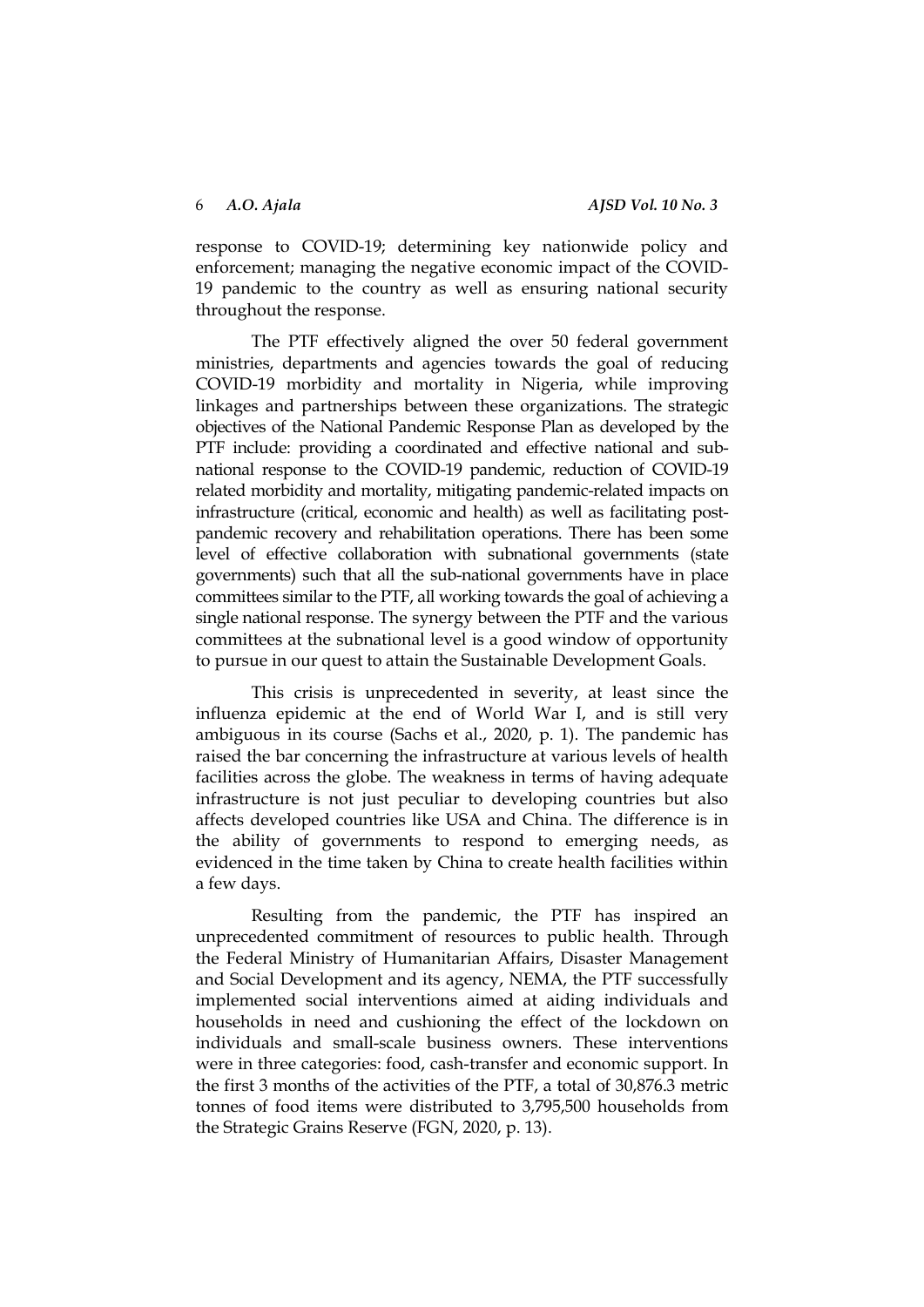The Social Investment programmes were intensified within the first 3 months of the pandemic. A total of 730,177 eligible household beneficiaries in 24 states received cash disbursements under the Conditional Cash Transfer Scheme and other existing programmes. Also, 2.2 million small-scale traders benefitted from Government Enterprise and Empowerment Programme (GEEP) because of the COVID-19 pandemic (FGN, 2020, p. 38). Trader and Market ‗Moni' loans were also given to 43,117 beneficiaries in 11 states (Lagos, Ogun, Plateau, Bauchi, Yobe, Zamfara, Katsina, Edo, Cross-River, Enugu and Imo) and the FCT to mitigate the effect of various levels of lockdown and restrictions across the country (FGN, 2020, p. 39). The number of vulnerable households on the National Social Register increased from 2.6 million to 3.6 million within the first 3 months of the activities of the PTF (FGN, 2020, p. 14).

Nigeria closed her airports to international flights from the 21st of March, with a total lockdown imposed for an initial period of 14 days on the 30th of March in the FCT, Lagos and Ogun states and eased on the 4th of May. Kano State was also put on total lockdown for 14 days from the 27th of April 2021. This period of lockdown, had gruelling effects on the people and the economy of the country. President Muhammad Buhari, in his speech on the 13<sup>th</sup> of April, 2020 alluded that the government was aware that the lockdown would severely disrupt the livelihoods and bring undue hardship to the people and the communities in general. The attempts of the government and other stakeholders to offer palliatives seem not to have achieved the desired objective. This is partly because many Nigerians are engaged in the informal sector and their income is earned mostly daily. At this period, it is becoming evident that the country has moved into the stage of community transmission, consequently, the PTF is encouraging every person to take responsibility. The emphasis has been more on enlightenment on the need to wear the face mask, avoid large gatherings and wash the hands with soap frequently.

Some of the challenges faced by the PTF in the first 3 months include lack of structured data, inadequate healthcare infrastructure, increased citizen apathy, disrupted supply chains, increased cost of procurement, among others (FGN, 2020, p. 14). The issue of structured data cannot be overemphasised, especially as reflected in the daily situation reports. The format of the Situation Reports has improved and the information being provided in recent months is more consistent than it was at the onset of the pandemic.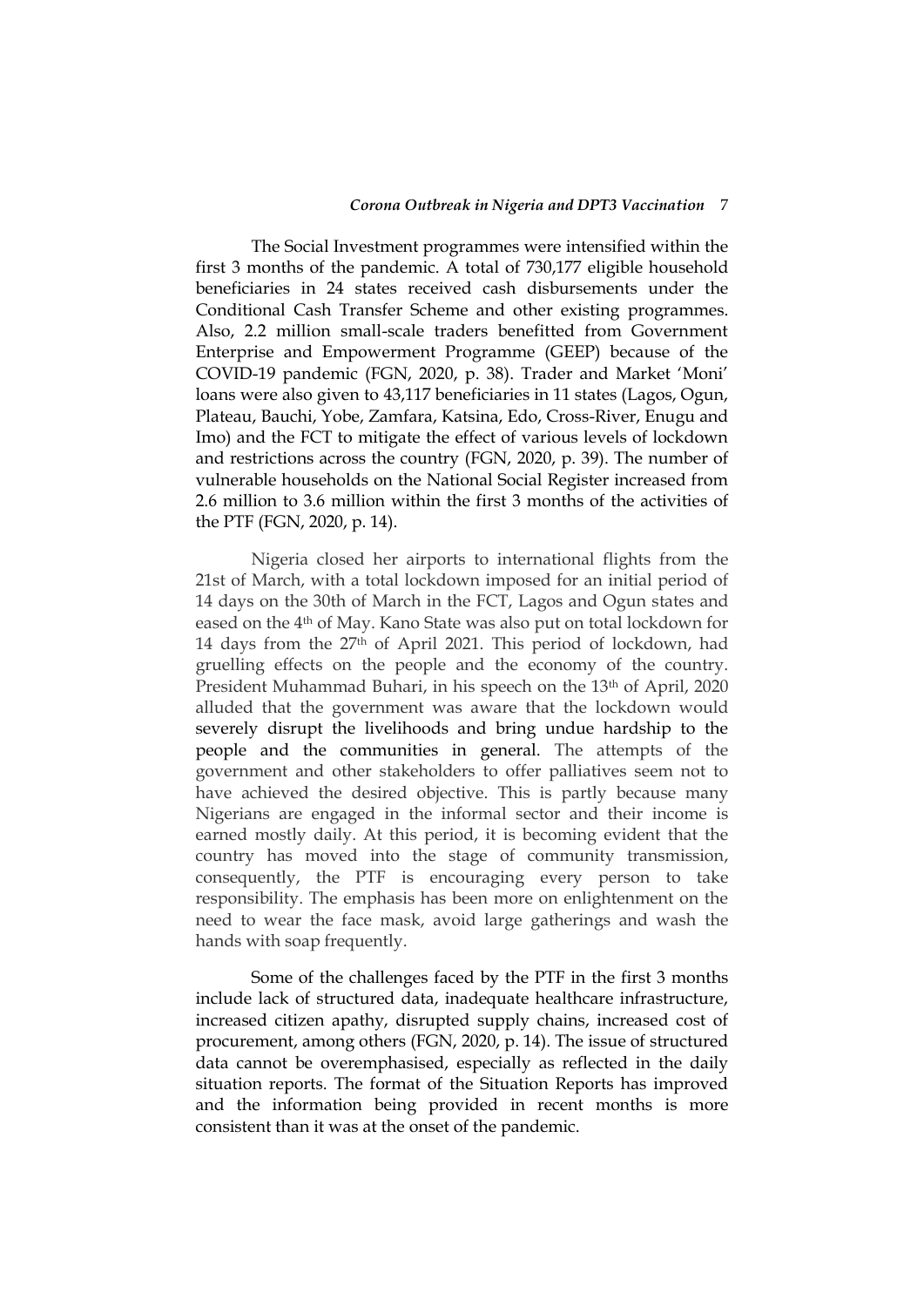### **COVID-19 and Health System**

The pandemic revealed the poor state of the public health system in Nigeria, like in many other countries. This the chairperson of the PTF on COVID-19 alluded to in one of his briefings. The capacity for adequate testing and contact tracing is very weak and quarantine facilities are virtually not available. The reality is that as a country, Nigeria appears to be ill-prepared for any infectious disease of the scale of COVID-19. Culture must also have contributed to the spread of the virus; in many parts of the country, the practice of physical distancing is strange to the people's way of life. People take undue risks by meeting in large groups at weddings, religious services, funerals, and other group occasions. They also often do not, or cannot, adhere to strict hygiene measures, including hand-washing and the wearing of masks. The virus is thus easily spread to large numbers of people (Sachs et al., 2020, p. 3). The disruption of immunization services is likely to cause an increase in numbers of susceptible individuals and could raise the outbreak of vaccinepreventable diseases such as diphtheria (World Health Organization, 2020b, p. 1)

#### **Vaccine Uptake**

Immunization remains one of the most important public health interventions and a cost-effective strategy to reduce both the morbidity and mortality associated with infectious diseases (Sally and Kenu, 2017; Udessa, Sena and Berhanu, 2018, p. 1; Degarege, et al., 2020, p. 2). The World Health Organization in 1974, through the World Health Assembly resolution WHA 27.57, initiated the Expanded Programme on Immunization which included immunization against diphtheria, pertussis and tetanus (Sally & Kenu, 2017). DPT is one of the most widely used combinations of antigens. Coverage of vaccines like measles, diphtheria, pertussis and tetanus (DPT) are health system indicators.

The goal of vaccination of all children is utopian; in India, only about half of the children aged 12-23 months received the full schedule of routine vaccinations even after about three decades of the Universal immunization programme in the country (Francis, et al., 2018, p, 6560).

Complete immunization with existing routine vaccines against tuberculosis, diphtheria, pertussis and tetanus, amongst others, are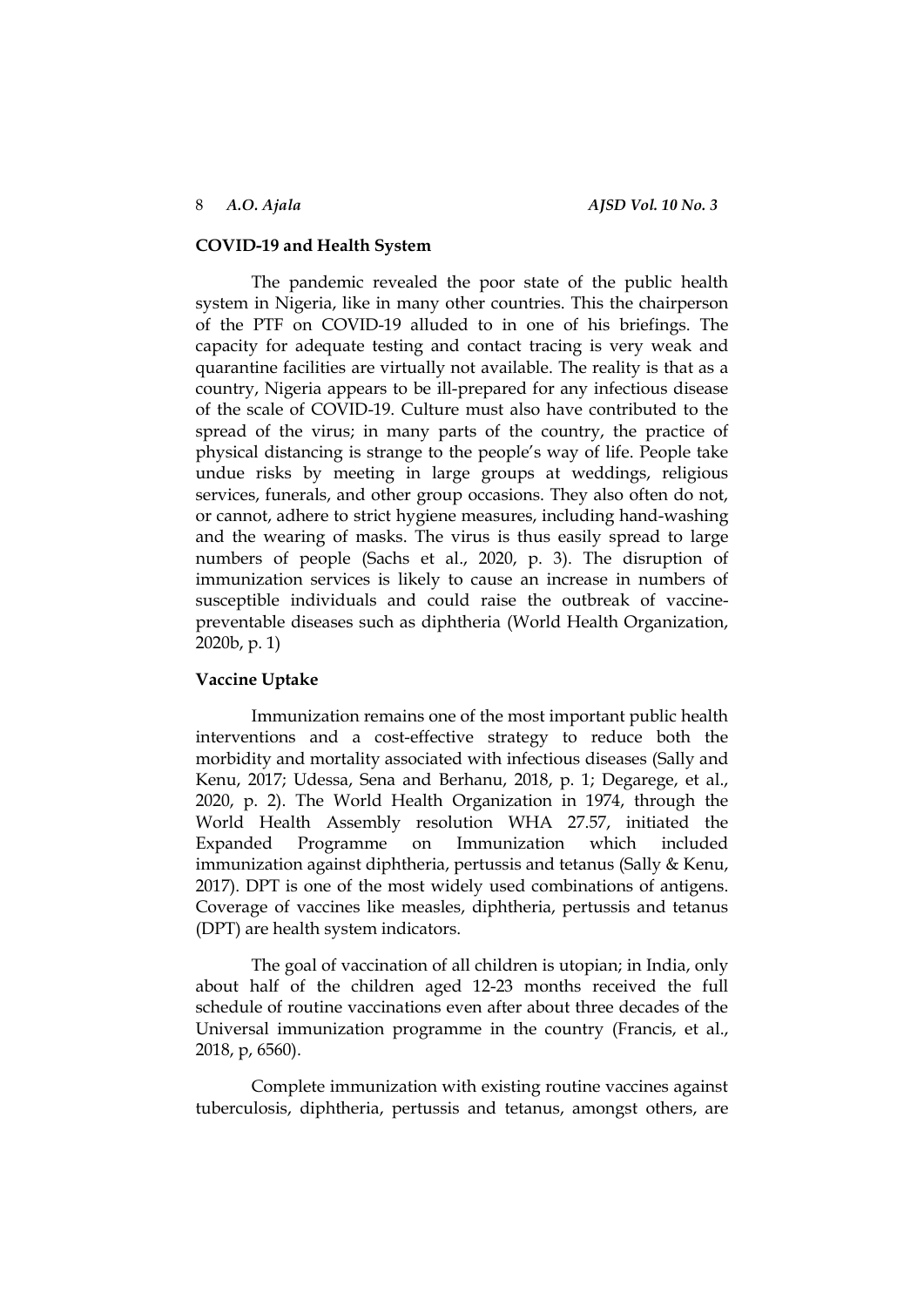essential to avert the associated mortality, morbidity and to prevent future outbreaks of these vaccine-preventable diseases (Francis et al., 2018, p, 6560; Sally & Kenu, 2017). The onset of the COVID-19 pandemic must have disrupted the delivery of immunization services. The disruption, even for a brief period, will result in increased numbers of susceptible individuals and may raise the likelihood of outbreaks of vaccine-preventable diseases (World Health Organization, 2020, p. 1). Such outbreaks will cause a greater burden on the health system of many countries already strained by the COVID-19 response.

There are supply and demand-side factors that are associated with routine vaccination uptake. According to Laxminarayan and Ganguly (2011; cited in Francis et al., 2018, p.6560) the supply-side factors include: lack of trained personnel to manage and deliver immunization services, poor relationship between health care workers and mothers, inconvenient timing or location of immunization services and even vaccine stock-outs; while the demand-side factors include child's gender, the order of birth, place of delivery, maternal age at childbirth, parental education, religious preference, and household wealth and location (urban or rural). The non-sociodemographic demand-side issues such as awareness regarding the need for and timing of routine childhood vaccinations, fears regarding some or all routine vaccines, and parental beliefs regarding false contraindications to routine vaccinations have been reported as reasons linked to partial vaccination and non-vaccination of Indian children (Ghosh and Laxminarayan 2017 , cited in Francis et al., 2018, p, 6560).

#### **Immunization in Nigeria**

Nigeria is one of the 10 countries where most of the unvaccinated and under-vaccinated children live (Global Vaccine Action Plan, 2017. p.1). The Nigerian Expanded Programme on Immunization (EPI) was initiated in 1979, five years after it was launched by the World Health Organization. The routine immunization coverage rate in Nigeria as at 2017 is 33%, thus the National Primary Health Care Development Agency (NPHCDA) declared a state of emergency on routine immunization (Momoh and Awa-Agwu, 2020). Consequently, the National Emergency Routine Immunization Coordination Centre (NERICC) was established at the federal level with counterparts across the 36 states of the federation. The aim of the routine immunization centres was for the country to attain a routine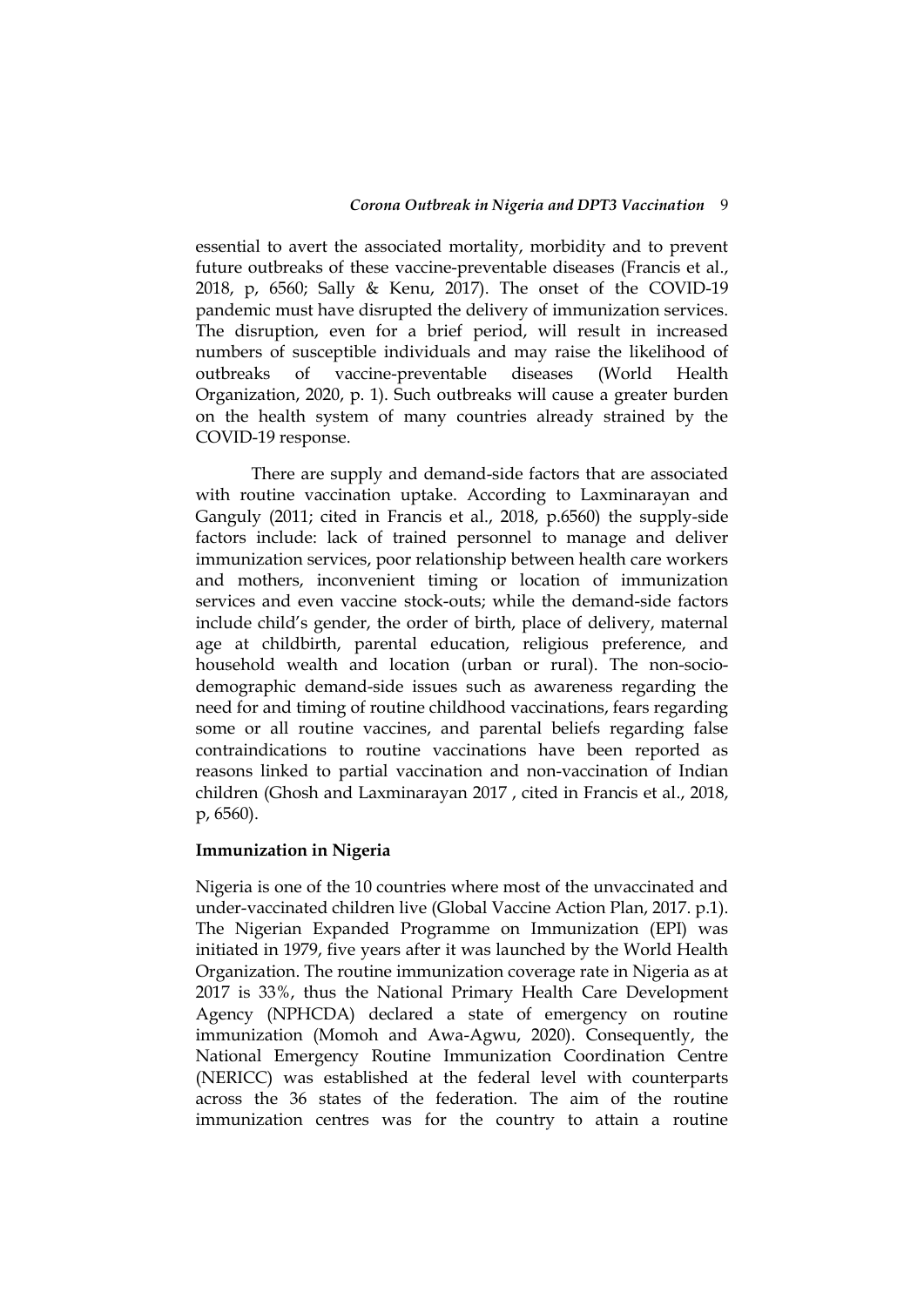immunization coverage of 84% by 2028 (Momoh and Awa-Agwu, 2020).

Early in the year 2020, the federal government launched the Integrated Medical Outreach Programme (I-MOP) to address the gaps in routine immunization coverage. The programme includes the conduct of immunization fixed posts, temporary posts, mobile teams and medical outreach sessions which will be implemented in the 409 lowest performing local government areas in Nigeria. The first round was planned for the last week in March with other rounds planned for April 20 and 1st of June 2020. The onset of COVID-19 has disrupted this and other programmes and interventions aimed at reducing the immunization coverage gap, especially among the vulnerable population.

In Nigeria, the National Immunisation Schedule recommends that a child should receive four doses of Oral Polio Vaccine (OPV), three doses of Hepatitis B Vaccine, three doses of Diphtheria, Pertussis and Tetanus (DPT) vaccine and one dose each of Bacille Calmette – Guerin (BCG) against severe forms of tuberculosis, measles and yellow fever. Consistent and regular immunisation drives at the community level is an active approach that could significantly increase the number of children immunised in Nigeria.

UNICEF, in the press release of July 2020, quoted the Executive Director of The National Primary Health Care Development Agency (NPHCDA), that Nigeria as a country has a full stock of routine immunization vaccines and as such is in a strong position to ensure children receive vaccinations for preventable diseases. This is an indication that there are plans put in place to ensure that the immunization coverage rate is increased.

In Nigeria, numbers show that routine immunizations in the first 6 months of 2020 dropped compared to the same period in 2019 – indicating a deterioration in important routine vaccination coverage, due to COVID-19 (UNICEF, 2020). Vaccine coverage in 2020 is reported to be dropping to levels last seen in the 1990s (Bill and Melinda Gates, 2020 p. 4; UNICEF, 2020). In some cases, these vaccinations are simply delayed, and children can "catch up" later without much consequence. However, some infections, such as measles, spread easily, and even short-term disruptions can lead to immediate increases in illness and death (Bill and Melinda Gates Foundation, 2020, p. 37).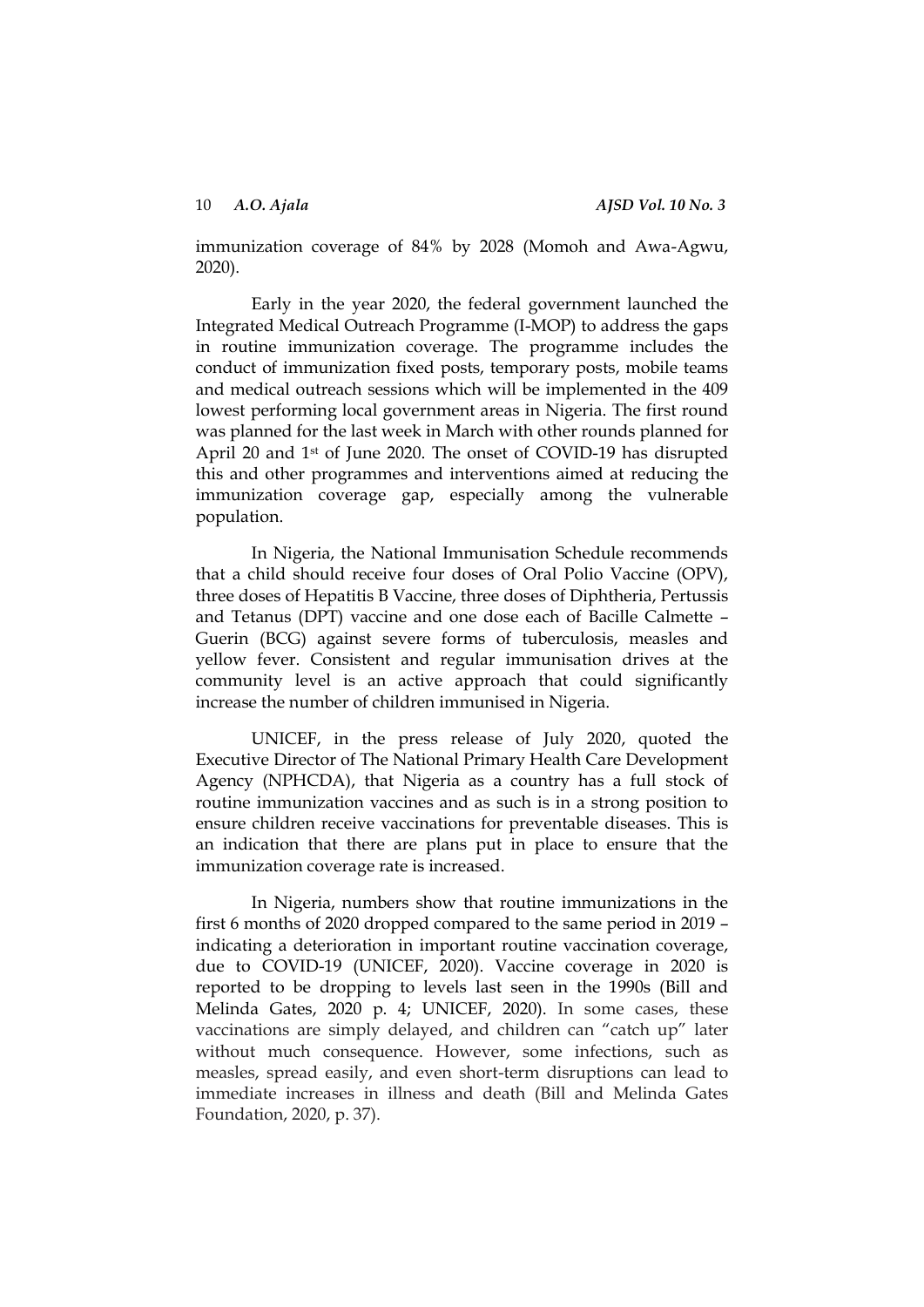#### *Corona Outbreak in Nigeria and DPT3 Vaccination* 11

To improve on the coverage for vaccination of children, with emphasis on DPT3, the UNICEF Country Representative in Nigeria opined that there will be a need to build the confidence of caregivers as well as provide protection for them while they are providing the services (UNICEF, 2020). The WHO recommends that for catch-up immunization activities that might have been impeded by the COVID-19 pandemic, priority should be placed on vaccine-preventable diseases such as diphtheria (World Health Organization, 2020).

### **Comparison of DPT3 Immunization Coverage**

Immunization coverage levels and trends are used to monitor the performance of immunization services locally, nationally and internationally; to guide strategies for the eradication, elimination and control of vaccine-preventable diseases (Sally & Kenu, 2017). The DPT3 is a marker for immunization coverage within and across countries (World Health Organization, 2020). In 2012, the WHO proposed the ambitious goal of immunizing 9 out of every 10 infants with the DPT3 vaccine by the year 2020 (Degarege et al., 2020, p. 2).

An examination of the coverage for DPT3 in Nigeria and selected countries show that over the years, Nigeria has continued to have the lowest coverage rate (Table 1). It is worrisome that the coverage in Nigeria is even lower than the situation in sub-Saharan Africa. Nevertheless, Nigeria is making some progress in increasing the coverage for DPT3. The disruptions resulting from COVID-19 pandemic are likely to reduce the momentum in increasing DPT3 coverage.

In examining the vulnerability of states across the country, Table 2 shows that the 3 most vulnerable states based on the overall COVID-19 Community Vulnerability Index (CCVI) are in the North-East geopolitical zone [Gombe, Yobe & Borno states]. The 3 least vulnerable states are in the South-South [Rivers & Delta states] and South-East [Imo State] geopolitical zones.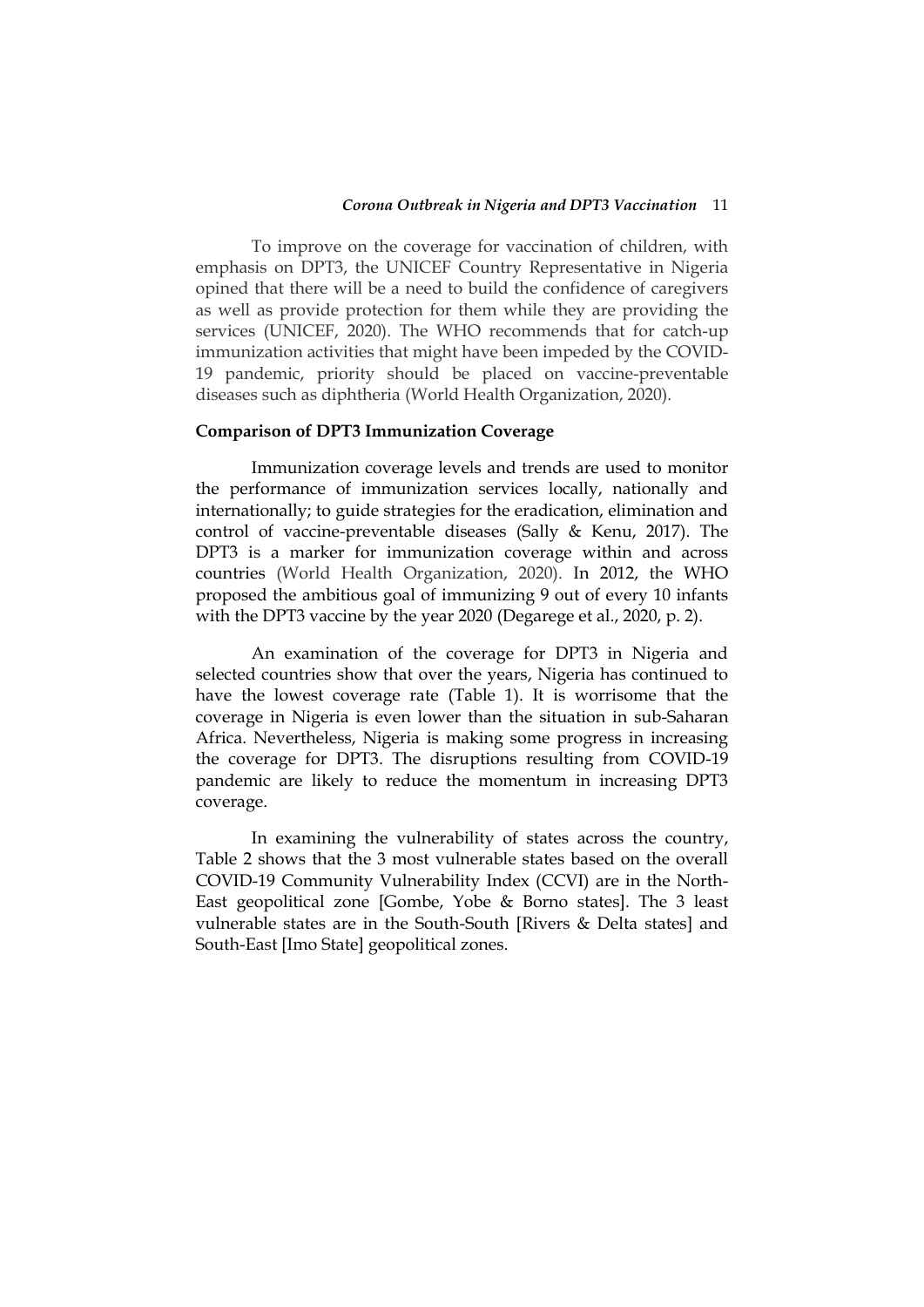| Year | China | Egypt | Ethiopia | United<br>Kingdom | Indonesia | India  | Vietnam | Ghana | Nigeria | Sub-Saharan<br>Africa |
|------|-------|-------|----------|-------------------|-----------|--------|---------|-------|---------|-----------------------|
| 2000 | 85    | 98    | 30       | 91                | 75        | 58     | 96      | 88    | 29      | 51.4                  |
| 2001 | 86    | 99    | 32       | 91                | 76        | 59     | 96      | 79    | 27      | 51.5                  |
| 2002 | 86    | 97    | 35       | 91                | 70        | 59     | 75      | 78    | 25      | 53.1                  |
| 2003 | 86    | 98    | 37       | 91                | 71        | 61     | 99      | 80    | 29      | 56.0                  |
| 2004 | 87    | 97    | 40       | 92                | 71        | 63     | 96      | 80    | 33      | 59.2                  |
| 2005 | 87    | 98    | 44       | 91                | 72        | 65     | 95      | 84    | 36      | 62.4                  |
| 2006 | 93    | 98    | 46       | 92                | 72        | 65     | 94      | 84    | $40\,$  | 64.4                  |
| 2007 | 93    | 98    | 50       | 92                | 73        | 64     | 92      | 94    | 42      | 66.7                  |
| 2008 | 97    | 97    | 54       | 92                | 77        | 70     | 93      | 93    | 53      | 69.2                  |
| 2009 | 99    | 97    | 58       | 93                | 78        | 74     | 96      | 94    | 63      | 72.6                  |
| 2010 | 99    | 97    | 61       | 94                | 81        | 79     | 93      | 94    | 54      | 71.1                  |
| 2011 | 99    | 96    | 65       | 95                | $81\,$    | 82     | 95      | 91    | $48\,$  | 71.6                  |
| 2012 | 99    | 93    | 62       | 95                | 87        | 82     | 97      | 92    | 42      | 70.7                  |
| 2013 | 99    | 97    | 59       | 95                | 92        | 83     | 59      | 90    | 43      | 69.7                  |
| 2014 | 99    | 94    | 61       | 95                | 88        | 85     | 95      | 98    | $43\,$  | 70.8                  |
| 2015 | 99    | 93    | 64       | 95                | 84        | 87     | 97      | 88    | 42      | $70.4\,$              |
| 2016 | 99    | 95    | 66       | 94                | 84        | 88     | 96      | 93    | 53      | 72.2                  |
| 2017 | 99    | 94    | 69       | 94                | 85        | 89     | 94      | 99    | 55      | 72.8                  |
| 2018 | 99    | 95    | 68       | 94                | 85        | $90\,$ | 75      | 97    | 56      | 72.9                  |
| 2019 | 99    | 95    | 69       | 93                | 85        | 91     | 89      | 97    | 57      | 73.5                  |

**Table 1: Immunization, DPT3 (% of children aged 12-23 months) 2000 -2019**

*Source:* https://data.worldbank.org/indicator/SH.IMM.IDPT?locations=NG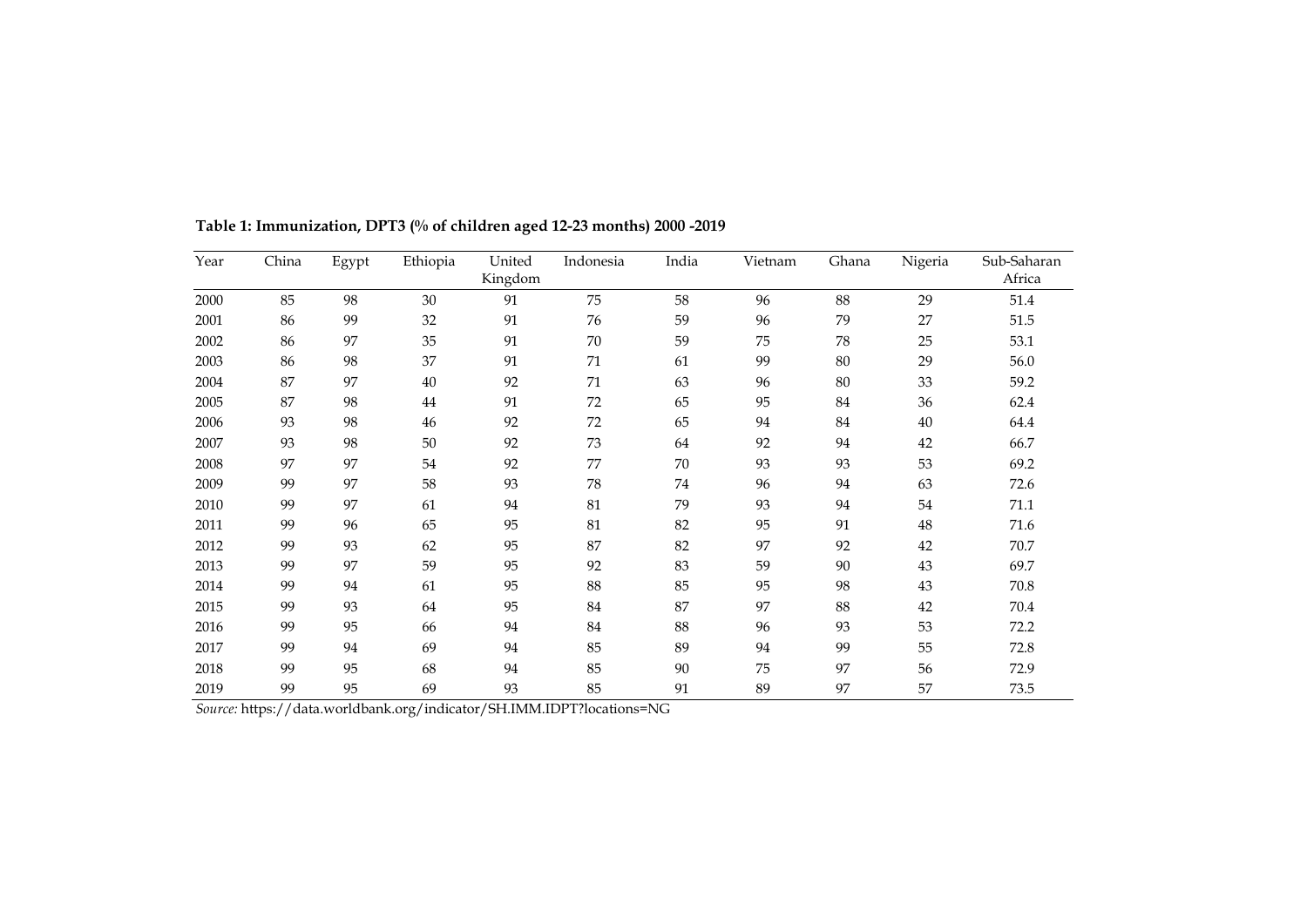| Corona Outbreak in Nigeria and DPT3 Vaccination 13 |  |
|----------------------------------------------------|--|
|----------------------------------------------------|--|

| <b>State</b>       | Population<br>Density |             | CCVI (Overall and Selected)* |        | Percentage of Children aged 12-<br>23 months who received DPT 3** |      |      |           |
|--------------------|-----------------------|-------------|------------------------------|--------|-------------------------------------------------------------------|------|------|-----------|
|                    | per Sq.               | Overall     | Epidemio-                    | Health | Socio-                                                            | 2018 | 2013 | Diff      |
|                    | Km                    | <b>CCVI</b> | logical                      | System | economic                                                          |      |      | 2018-2013 |
|                    |                       |             | theme                        | theme  | theme                                                             |      |      |           |
| Abia               | 804                   | 0.2         | 0.6                          | 0.3    | 0.2                                                               | 80.4 | 79.8 | 0.6       |
| Adamawa            | 120                   | 0.8         | 0.6                          | 0.7    | 0.7                                                               | 65.9 | 49.7 | 16.2      |
| Akwa Ibom          | 715                   | 0.7         | 0.7                          | 0.8    | 0.5                                                               | 62.2 | 65.3 | $-3.1$    |
| Anambra            | 1188                  | 0.6         | 1.0                          | 0.2    | 0.0                                                               | 87.3 | 78.5 | 8.8       |
| Bauchi             | 156                   | 0.8         | 0.2                          | 0.8    | 0.8                                                               | 32.1 | 12.5 | 19.6      |
| Bayelsa            | 260                   | 0.5         | 0.6                          | 0.9    | 0.2                                                               | 54.5 | 67.7 | $-13.2$   |
| Benue              | 189                   | 0.5         | 0.5                          | 0.4    | 0.3                                                               | 58.7 | 29   | 29.7      |
| Borno              | 78                    | 0.9         | 0.1                          | 1.0    | 0.7                                                               | 36.0 | 12.4 | 23.6      |
| <b>Cross River</b> | 480                   | 0.5         | 0.7                          | 0.1    | 0.4                                                               | 64.1 | 76.1 | $-12.0$   |
| Delta              | 314                   | 0.4         | 0.7                          | 1.0    | 0.5                                                               | 71.7 | 62.2 | 9.5       |
| Ebonyi             | 480                   | 0.6         | 0.0                          | 0.1    | 0.3                                                               | 82.4 | 80.3 | 2.1       |
| Edo                | 230                   | 0.1         | 0.8                          | 0.1    | 0.4                                                               | 80.7 | 79.6 | $1.1\,$   |
| Ekiti              | 495                   | 0.3         | 0.3                          | 0.2    | 0.1                                                               | 93.0 | 79.0 | 14.0      |
| Enugu              | 588                   | 0.2         | 0.4                          | 0.3    | $0.4\,$                                                           | 80.9 | 81.8 | $-0.9$    |
| FCT                | 364                   | 0.3         | 0.9                          | 0.6    | 0.6                                                               | 73.5 | 69.1 | 4.4       |
| Gombe              | 208                   | 1.0         | 0.4                          | 0.9    | 0.8                                                               | 25.8 | 36   | $-10.2$   |
| Imo                | 1015                  | 0.4         | 0.9                          | 0.4    | 0.4                                                               | 79.5 | 83.1 | $-3.6$    |
| Jigawa             | 286                   | 0.9         | 0.0                          | 0.6    | 0.9                                                               | 35.7 | 7    | 28.7      |

**Table 2: COVID-19 community vulnerability(ccvi) by state and DPT3 immunization**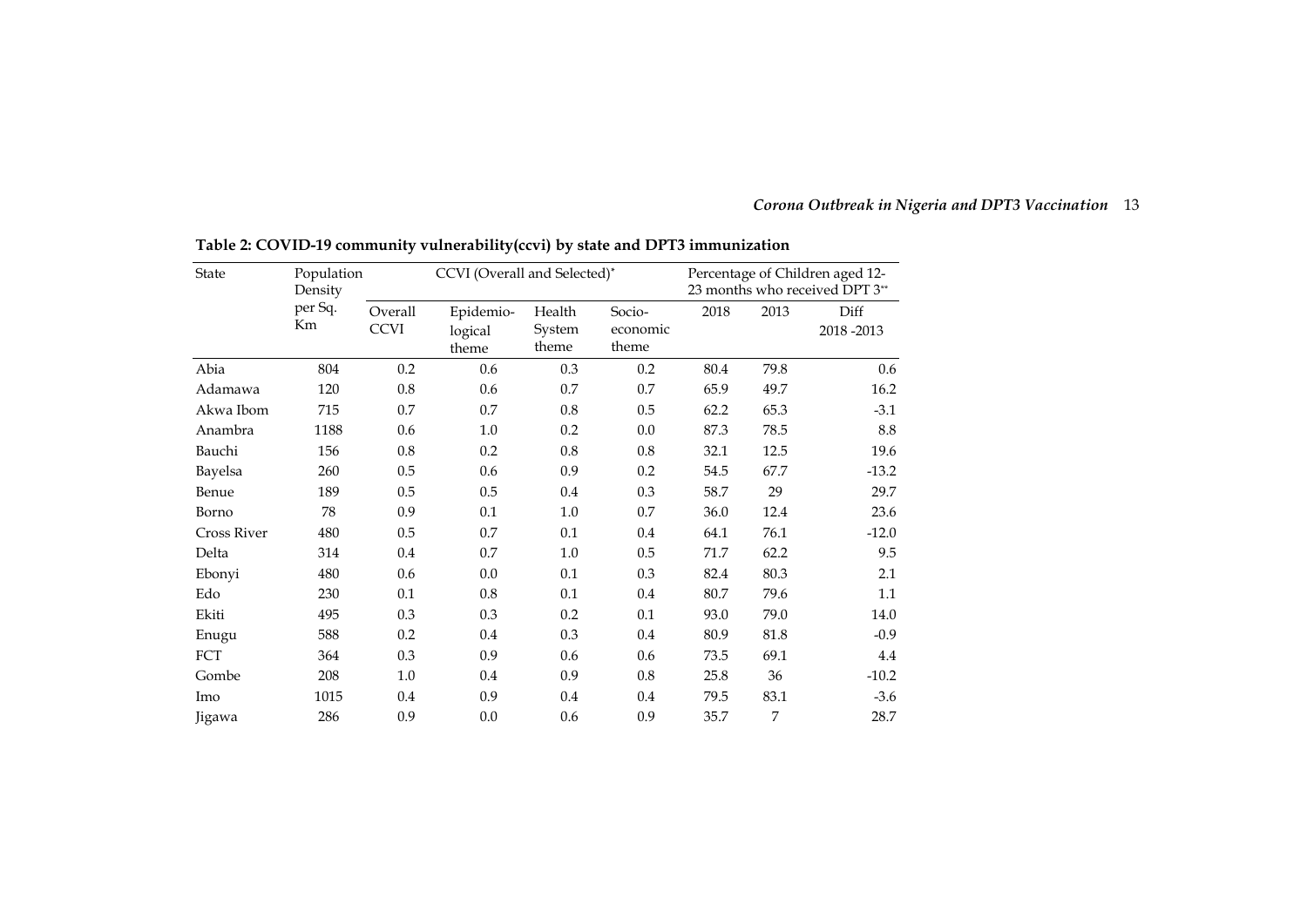| 14 | A.O. Ajala |
|----|------------|
|    |            |

## 14 *A.O. Ajala AJSD Vol. 10 No. 3*

| <b>State</b>  | Population<br>Density |                        | CCVI (Overall and Selected)*  |                           | Percentage of Children aged 12-<br>23 months who received DPT 3** |      |      |                   |
|---------------|-----------------------|------------------------|-------------------------------|---------------------------|-------------------------------------------------------------------|------|------|-------------------|
|               | per Sq.<br>Km         | Overall<br><b>CCVI</b> | Epidemio-<br>logical<br>theme | Health<br>System<br>theme | Socio-<br>economic<br>theme                                       | 2018 | 2013 | Diff<br>2018-2013 |
| Kaduna        | 187                   | 0.7                    | 0.9                           | 0.9                       | 0.6                                                               | 31.9 | 43.7 | $-11.8$           |
| Kano          | 689                   | 0.6                    | 0.1                           | 0.4                       | 0.8                                                               | 45.9 | 18.9 | 27.0              |
| Katsina       | 386                   | 0.7                    | 0.1                           | 0.2                       | 0.9                                                               | 33.7 | 14.6 | 19.1              |
| Kebbi         | 137                   | 0.8                    | 0.3                           | 0.9                       | 0.9                                                               | 10.6 | 2.8  | 7.8               |
| Kogi          | 144                   | 0.1                    | 0.2                           | 0.5                       | 0.3                                                               | 55.6 | 75.9 | $-20.3$           |
| Kwara         | 97                    | 0.3                    | $0.3\,$                       | $0.4\,$                   | 0.6                                                               | 54.5 | 65.1 | $-10.6$           |
| Lagos         | 3721                  | $0.0\,$                | 1.0                           | 0.1                       | $0.1\,$                                                           | 90.8 | 77.4 | 13.4              |
| Nassarawa     | 99                    | 0.1                    | 0.5                           | $\theta$                  | 0.6                                                               | 59.7 | 34.1 | 25.6              |
| Niger         | 86                    | 0.6                    | 0.6                           | 0.7                       | 0.8                                                               | 38.8 | 37.3 | 1.5               |
| Ogun          | 359                   | 0.3                    | 0.7                           | 0.6                       | 0.0                                                               | 50.3 | 56.9 | $-6.6$            |
| Ondo          | 335                   | 0.1                    | $0.5\,$                       | 0.3                       | 0.3                                                               | 77.0 | 62.5 | 14.5              |
| Osun          | 495                   | 0.0                    | 0.4                           | 0.0                       | $0.1\,$                                                           | 83.5 | 82.8 | 0.7               |
| Oyo           | 271                   | 0.2                    | 0.8                           | 0.8                       | 0.2                                                               | 44.3 | 47.7 | $-3.4$            |
| Plateau       | 166                   | 0.4                    | 0.4                           | 0.3                       | 0.5                                                               | 71.8 | 46.3 | 25.5              |
| <b>Rivers</b> | 688                   | 0.4                    | 0.9                           | 0.6                       | $0.1\,$                                                           | 74.5 | 69.2 | 5.3               |
| Sokoto        | 179                   | 0.9                    | 0.2                           | 0.7                       | 1.0                                                               | 7.2  | 2.6  | 4.6               |
| Taraba        | 57                    | 0.8                    | 0.8                           | 0.5                       | 0.7                                                               | 41.7 | 21.4 | 20.3              |
| Yobe          | 74                    | 1.0                    | 0.3                           | 0.5                       | 0.9                                                               | 29.0 | 11   | 18                |
| Zamfara       | 155                   | 0.9                    | 0.1                           | $0.8\,$                   | 1.0                                                               | 10.8 | 5.6  | 5.2               |

*Source:* \* [https://www.precisionforcovid.org/;](https://www.precisionforcovid.org/) \*\*Nigeria Demographic and Health Survey 2018 & 2013.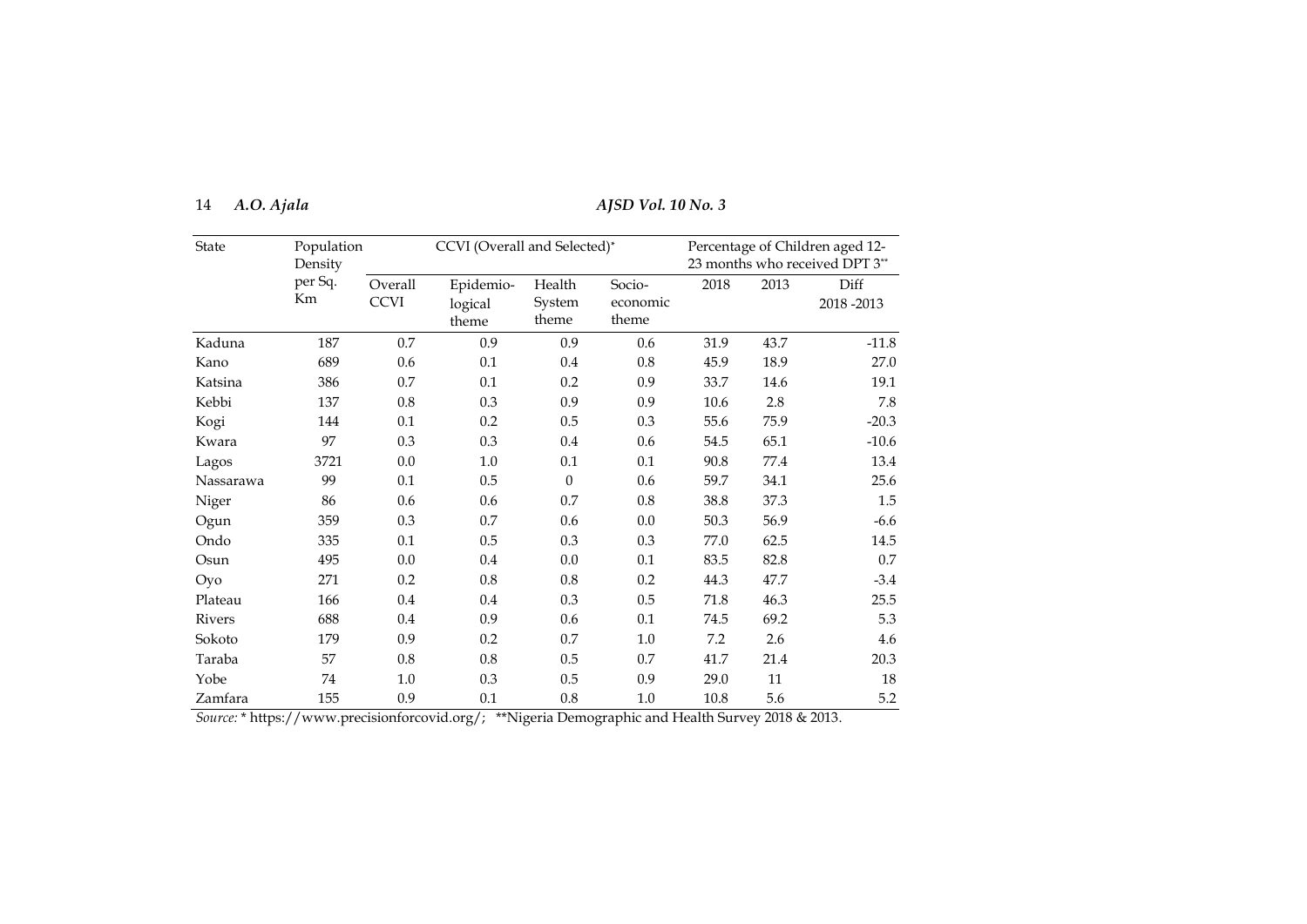#### *Corona Outbreak in Nigeria and DPT3 Vaccination* 15

The coverage of DPT 3 worsened across 11 states of the federation. Though an increase in DPT3 coverage was reported in 25 states and the FCT, the coverage in 11 of these states was still lower than 50%, indicating that there is still the need to intensify efforts at increasing DPT3 coverage across the federation. A detailed examination shows that Gombe State is the worst in terms of decline in DPT3 coverage and going by the CCVI (100%), it is a highly vulnerable state to COVID-19. The other two states most vulnerable to COVID-19 are Kaduna State (70%) and Kogi State (10%). Paradoxically, the top 3 states with the highest percentage increase in DPT3 coverage are at least 80% vulnerable to the pandemic. These are Jigawa State (90%), Kebbi State (80%) and Borno State (90%). The coverage in these 3 states with the highest increase has a DPT3 coverage lower than 40 per cent of children age 12-23months. Vulnerability to COVID-19 cuts across the states, but for those states that though are improving but the current coverage rate for DPT3 is still less than 50% of children aged 12-23 months calls for the attention of all stakeholders. The attending disruption in healthcare services consequent on the pandemic is likely to tip in the negative the DPT3 coverage rate across the country.

Most of the confirmed COVID-19 cases are in the South-west geopolitical zone with one-third of the cases occurring in Lagos State (Table 3). The epicentre of the pandemic in the North Central geopolitical zone over the period under review is the FCT, with about half of the cases in the zone. Gombe, Kaduna, Enugu and Rivers states are the epicentres in the North-East, North-West, South-East and South-South geopolitical zones respectively. In terms of fatality from the pandemic FCT, Borno State, Kano State, Ebonyi State, Edo State and Lagos State are the epicentres in North-Central, North-East, North-West, South-East, South-South and South-West geopolitical zones.

The incidence of the pandemic peaked in July, though the pace of the pandemic is slowing down; as of October 10, we are yet to revert to the incidence level as at April 2020. Thus Nigeria can be said to be close to flattening the COVID-19 pandemic curve (Figure 1). The lockdown appears not to have yielded the objective of slowing down the pandemic, rather the call for personal responsibility appears to be more effective as indicated by the figures from July 2020.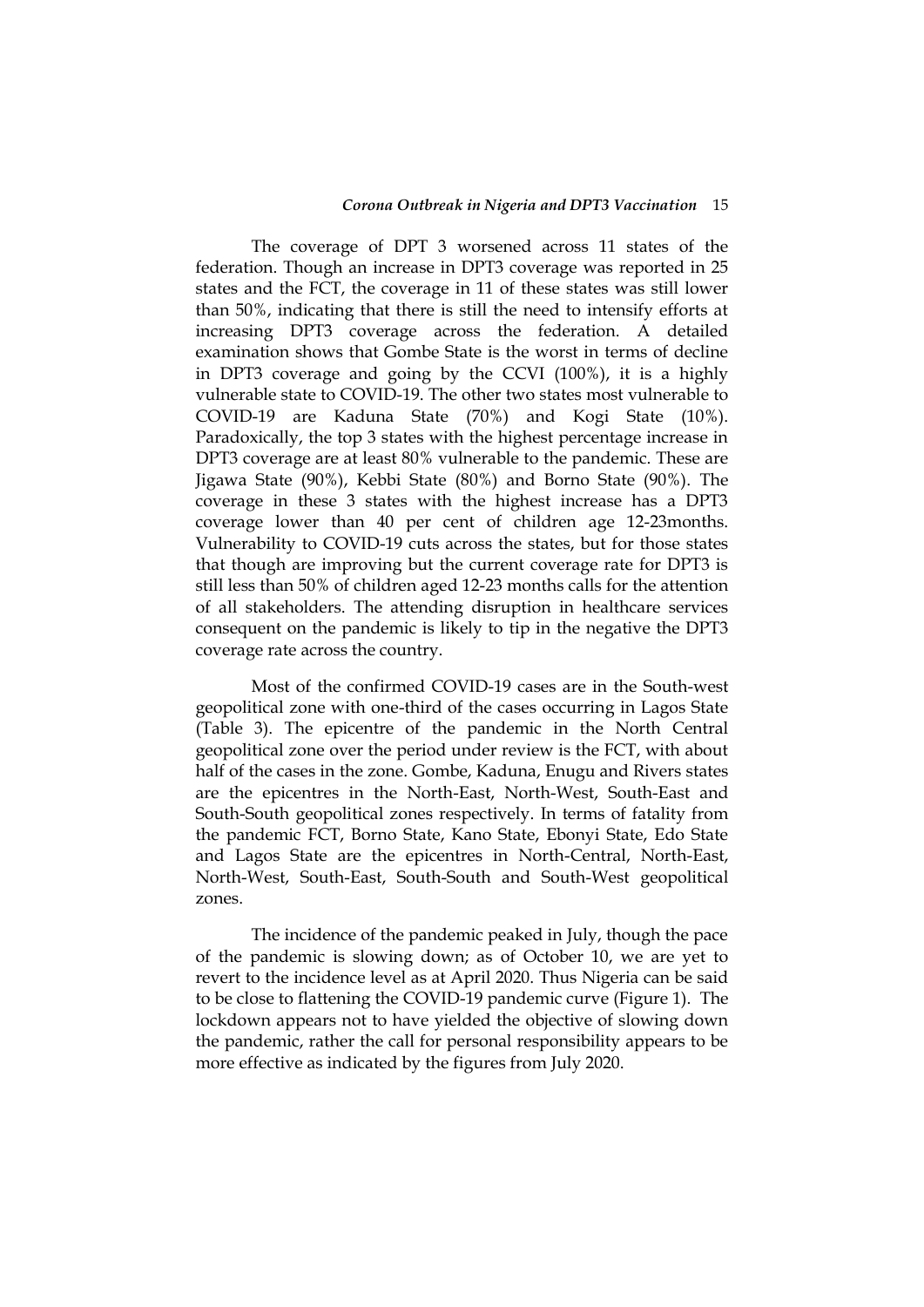| Geopolitical<br>Zone/State |                   | <b>CONFIRMED</b><br><b>CASES</b>            |                   | <b>DISCHARGED</b><br><b>CASES</b>           | <b>DEATHS</b>     |                                          |  |
|----------------------------|-------------------|---------------------------------------------|-------------------|---------------------------------------------|-------------------|------------------------------------------|--|
|                            | As $%$ of<br>Zone | As $%$ of<br>the<br>Country<br>$(N=59,540)$ | As $%$ of<br>Zone | As $%$ of<br>the<br>Country<br>$(N=38,764)$ | As $%$ of<br>Zone | As % of<br>the<br>Country<br>$(N=1,090)$ |  |
| <b>North Central</b>       |                   | 19.26                                       |                   | 26.31                                       |                   | 15.87                                    |  |
| Benue                      | 4.20              | 0.81                                        | 4.05              | 1.07                                        | 5.78              | 0.92                                     |  |
| FCT                        | 49.71             | 9.58                                        | 51.49             | 13.55                                       | 45.66             | 7.25                                     |  |
| Kogi                       | 0.04              | 0.01                                        | 0.03              | 0.01                                        | 1.16              | 0.18                                     |  |
| Kwara                      | 9.02              | 1.74                                        | 9.48              | 2.49                                        | 14.45             | 2.29                                     |  |
| Nasarawa                   | 4.04              | 0.78                                        | 3.19              | 0.84                                        | 8.09              | 1.28                                     |  |
| Niger                      | 2.28              | 0.44                                        | 2.37              | 0.62                                        | 6.94              | 1.10                                     |  |
| Plateau                    | 30.71             | 5.92                                        | 29.40             | 7.73                                        | 17.92             | 2.84                                     |  |
| <b>North East</b>          |                   | 4.63                                        |                   | 6.36                                        |                   | 9.63                                     |  |
| Adamawa                    | 9.01              | 0.42                                        | 7.66              | 0.49                                        | 16.19             | 1.56                                     |  |
| Bauchi                     | 25.85             | 1.20                                        | 27.73             | 1.76                                        | 13.33             | 1.28                                     |  |
| Borno                      | 26.33             | 1.22                                        | 28.21             | 1.80                                        | 34.29             | 3.30                                     |  |
| Gombe                      | 32.10             | 1.48                                        | 30.24             | 1.92                                        | 22.86             | 2.20                                     |  |
| Taraba                     | 3.85              | 0.18                                        | 3.61              | 0.23                                        | 5.71              | 0.55                                     |  |
| Yobe                       | 2.87              | 0.13                                        | 2.55              | 0.16                                        | 7.62              | 0.73                                     |  |
| <b>North West</b>          |                   | 9.70                                        |                   | 14.30                                       |                   | 14.59                                    |  |
| Jigawa                     | 5.73              | 0.56                                        | 5.56              | 0.79                                        | 6.29              | 0.92                                     |  |
| Kaduna                     | 43.06             | 4.18                                        | 42.91             | 6.13                                        | 25.79             | 3.76                                     |  |
| Kano                       | 30.16             | 2.92                                        | 30.35             | 4.34                                        | 33.96             | 4.95                                     |  |
| Katsina                    | 15.10             | 1.46                                        | 15.73             | 2.25                                        | 15.09             | 2.20                                     |  |
| Kebbi                      | 1.61              | 0.16                                        | 1.52              | 0.22                                        | 5.03              | 0.73                                     |  |
| Sokoto                     | 2.82              | 0.27                                        | 2.62              | 0.37                                        | 10.69             | 1.56                                     |  |
| Zamfara                    | 1.51              | 0.15                                        | 1.32              | 0.19                                        | 3.14              | 0.46                                     |  |
| <b>South East</b>          |                   | 6.80                                        |                   | 9.79                                        |                   | 8.17                                     |  |
| Abia                       | 22.04             | 1.50                                        | 22.97             | 2.25                                        | 8.99              | 0.73                                     |  |
| Anambra                    | 6.18              | 0.42                                        | 5.77              | 0.56                                        | 21.35             | 1.74                                     |  |
| Ebonyi                     | 25.75             | 1.75                                        | 26.55             | 2.60                                        | 33.71             | 2.75                                     |  |
| Enugu                      | 31.63             | 2.15                                        | 30.19             | 2.96                                        | 22.47             | 1.83                                     |  |
| Imo                        | 14.41             | 0.98                                        | 14.52             | 1.42                                        | 13.48             | 1.10                                     |  |
| South-South                |                   | 12.97                                       |                   | 19.05                                       |                   | 22.84                                    |  |
| Akwa Ibom                  | 3.83              | $0.50\,$                                    | 3.77              | 0.72                                        | 3.21              | 0.73                                     |  |

### **Table 3: Percentage of total confirmed cases, discharged cases, and deaths from COVID-19 pandemic (February 27 to October 10)**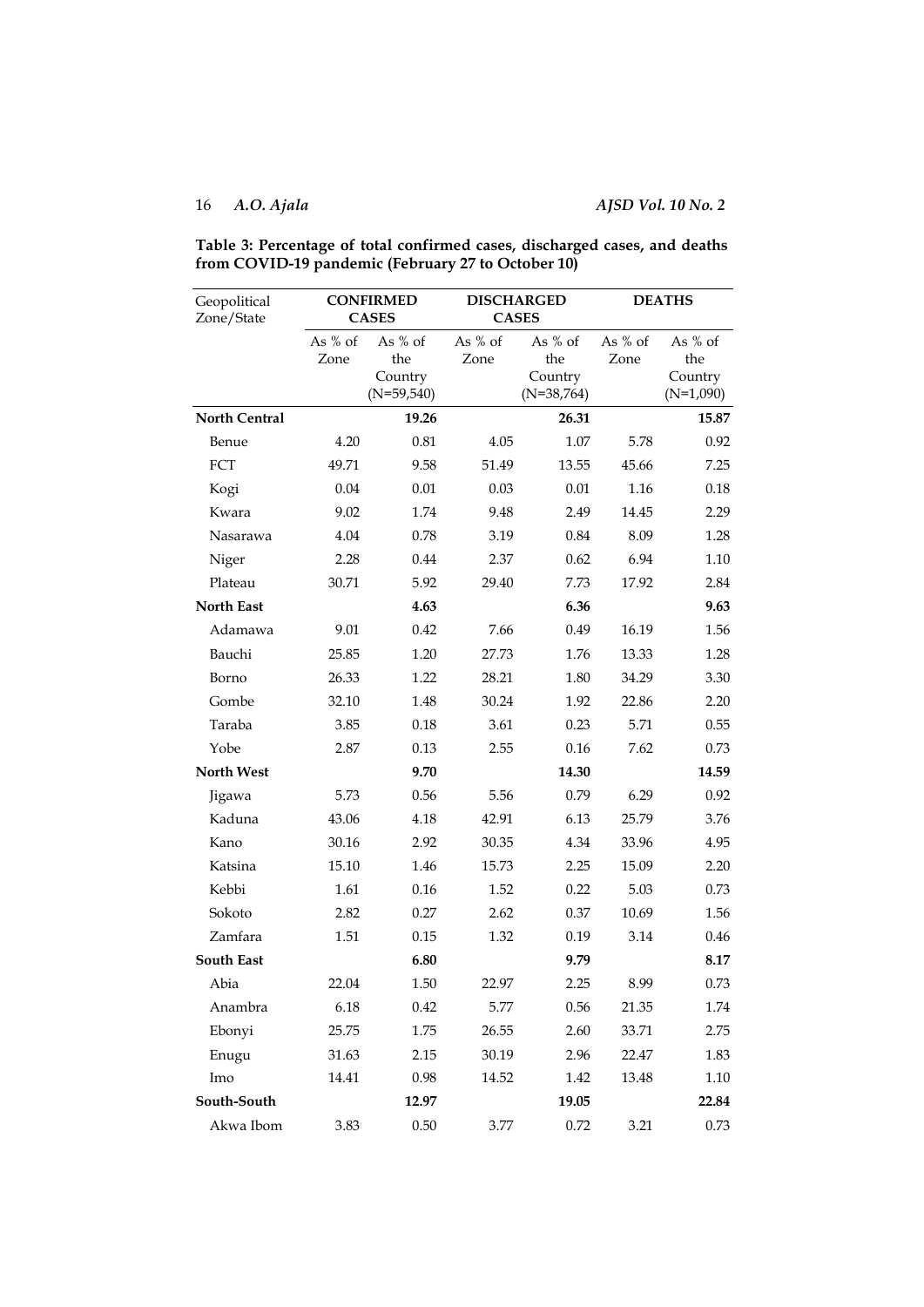| Geopolitical<br>Zone/State |                   | <b>CONFIRMED</b><br><b>CASES</b>            |                   | <b>DISCHARGED</b><br><b>CASES</b>           | <b>DEATHS</b>     |                                            |
|----------------------------|-------------------|---------------------------------------------|-------------------|---------------------------------------------|-------------------|--------------------------------------------|
|                            | As $%$ of<br>Zone | As $%$ of<br>the<br>Country<br>$(N=59,540)$ | As $%$ of<br>Zone | As $%$ of<br>the<br>Country<br>$(N=38,764)$ | As $%$ of<br>Zone | As $%$ of<br>the<br>Country<br>$(N=1,090)$ |
| Bayelsa                    | 4.90              | 0.63                                        | 5.09              | 0.97                                        | 8.84              | 2.02                                       |
| Cross river                | 1.06              | 0.14                                        | 0.96              | 0.18                                        | 3.21              | 0.73                                       |
| Delta                      | 22.60             | 2.93                                        | 23.54             | 4.48                                        | 19.68             | 4.50                                       |
| Edo                        | 33.44             | 4.34                                        | 33.43             | 6.37                                        | 41.37             | 9.45                                       |
| Rivers                     | 34.18             | 4.43                                        | 33.21             | 6.33                                        | 23.69             | 5.41                                       |
| <b>South West</b>          |                   | 46.65                                       |                   | 24.19                                       |                   | 28.90                                      |
| Ekiti                      | 1.16              | 0.54                                        | 3.32              | 0.80                                        | 1.90              | 0.55                                       |
| Lagos                      | 71.24             | 33.23                                       | 31.45             | 7.61                                        | 59.37             | 17.16                                      |
| Ogun                       | 6.78              | 3.16                                        | 18.55             | 4.49                                        | 8.89              | 2.57                                       |
| Ondo                       | 5.83              | 2.72                                        | 10.77             | 2.61                                        | 11.43             | 3.30                                       |
| Osun                       | 3.18              | 1.48                                        | 8.69              | 2.10                                        | 5.71              | 1.65                                       |
| Oyo                        | 11.81             | 5.51                                        | 27.23             | 6.59                                        | 12.70             | 3.67                                       |
| <b>Grand Total</b>         |                   | 100.00                                      |                   | 100.00                                      |                   | 100.00                                     |

*Corona Outbreak in Nigeria and DPT3 Vaccination* 17

*Source:* Author's computation based on NCDC Situation Daily Reports

The number of confirmed cases continues to increase, though the slope is reducing (Figure 2). The fact that the gap between confirmed cases and cases discharged is reducing is an indication that the pandemic is being managed appropriately. This may be an indication of the efficacy of the treatment regimes used in managing the confirmed cases. The good news is that, in principle, COVID-19 is controllable. The pandemic could be stopped in its tracks if every infected person were kept safely away from susceptible individuals during the period of infectiousness, which is roughly one to two weeks. If that were to happen, the vast majority of those currently infected would recover, while a small proportion, perhaps around 1%, would die from the illness (Sachs et al., 2020, p. 2). The only reason why there continues to be an increase in new infections is that there are individuals who are asymptomatic and are infecting susceptible individuals. Indeed, this is the time for more caution and personal responsibility, especially as the airports are now open. The pandemic has been reported in 216 countries globally. The truth is that no one is free until all are free.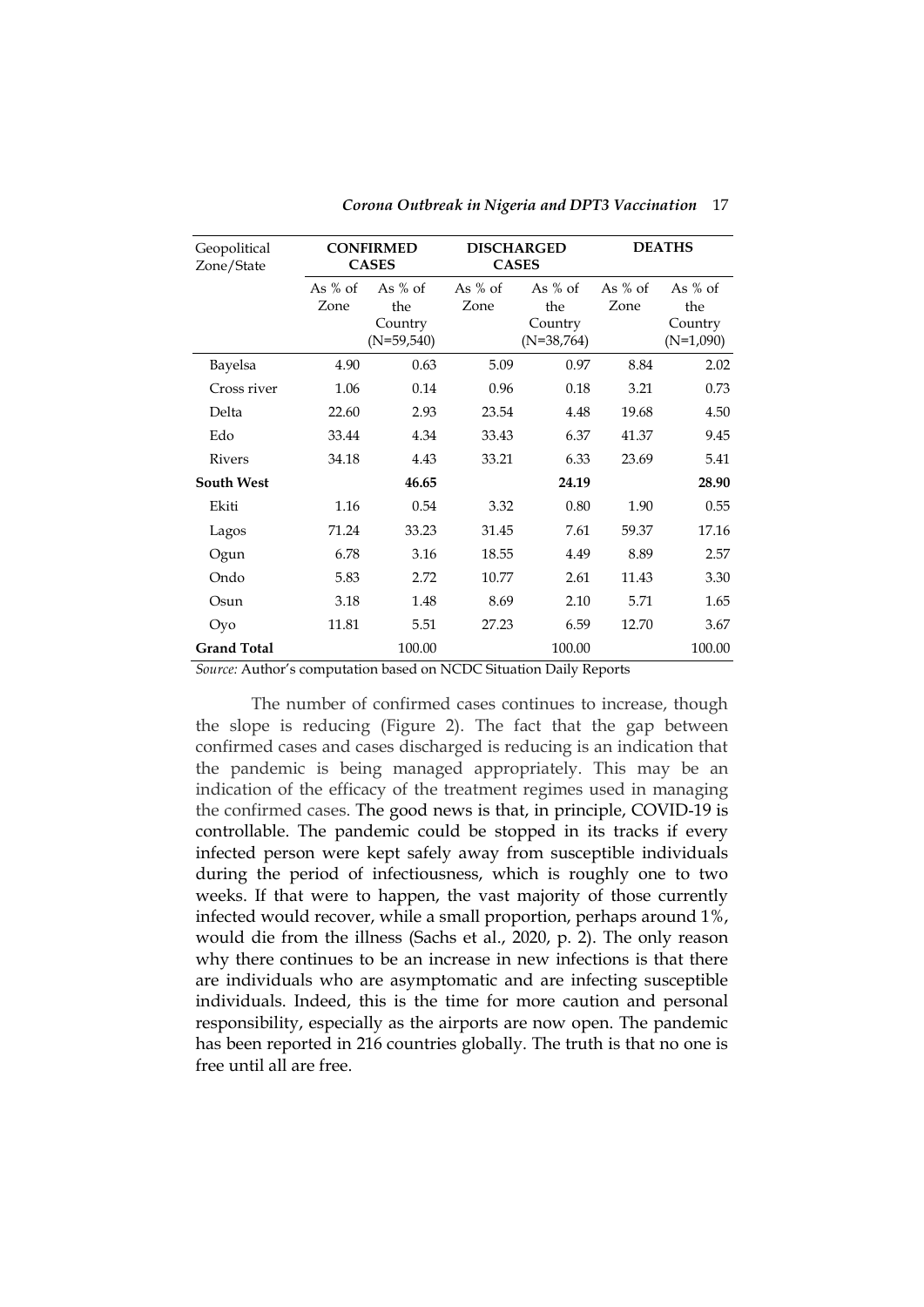18 *A.O. Ajala AJSD Vol. 10 No. 2*



**Figure 1: Average confirmed and discharged cases in the last 24hrs daily by month**



**Figure 2: Monthly average of confirmed, discharged and cases still receiving care**

Nigeria has recorded lower fatality per 1,000 people than the situation globally (Figure 3). At the onset of the pandemic in Nigeria, case fatality resulting from the pandemic was rising at almost the same rate as the global situation. Between May and July, case fatality was reducing steeply globally than it was in Nigeria. At the peak of the fatality in May 2020 globally about 67 per 1000 people were dying, while in Nigeria, the fatality rate was about 31 cases per 1000 people. The fatality in Nigeria may be low relative to the global picture partly because the people most affected by the pandemic are those between 31 and 40 years (Nigeria Centre for Disease Control, 2020, p. 1).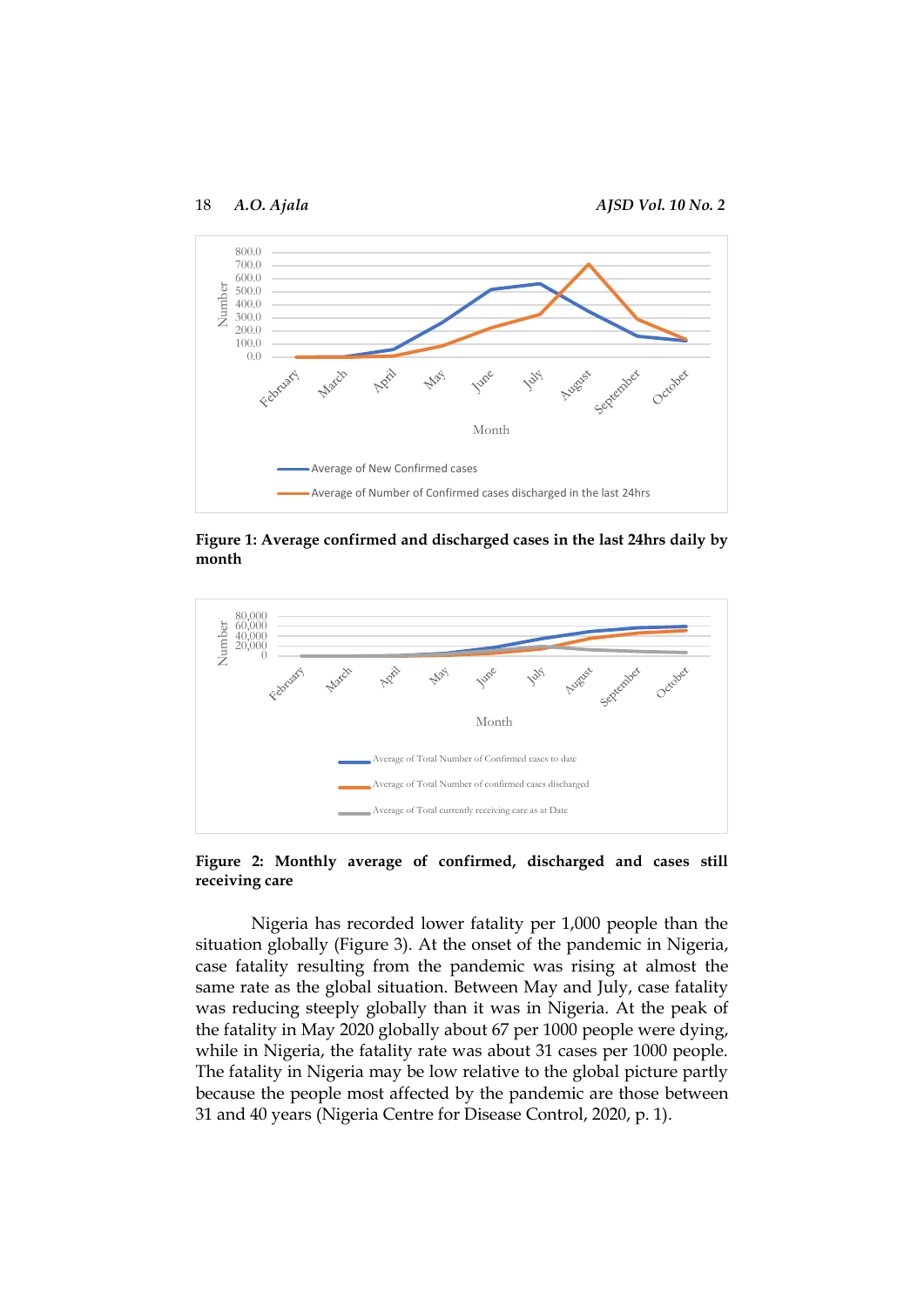Finally, the level of cooperation and collaboration between the PTF at the federal level and the respective COVID-19 management committee in each state is worthy of emulation as the country continues in its quest not to leave anyone behind, including ensuring every child aged 12-23 months receives all vaccinations and the DPT3 in particular.



**Figure 3: Comparison of global and national fatality (Feb-Mid-Oct 2020).**

#### **Conclusion**

The fact that DPT3 immunization coverage is lower in Nigeria than the coverage in sub-Saharan Africa is worrisome. The DPT3 coverage has worsened in some states relative to what they were as at 2013. The onset of COVID-19 has disrupted implementation of the federal government's Integrated Medical Outreach Programme to address the gaps in routine immunization coverage.

The delay in implementing the closure of airports allowed the entry of the COVID-19 index case to the country, thus policy decision making must be smarter and faster to mitigate consequences of future pandemics in the country. The use of the lockdown mechanism to mitigate the spread of infectious diseases is problematic in a country like Nigeria without the requisite data to identify the most vulnerable people. There is a need to implement the National Social Protection Policy. Strategies must be put in place to mitigate the disruption in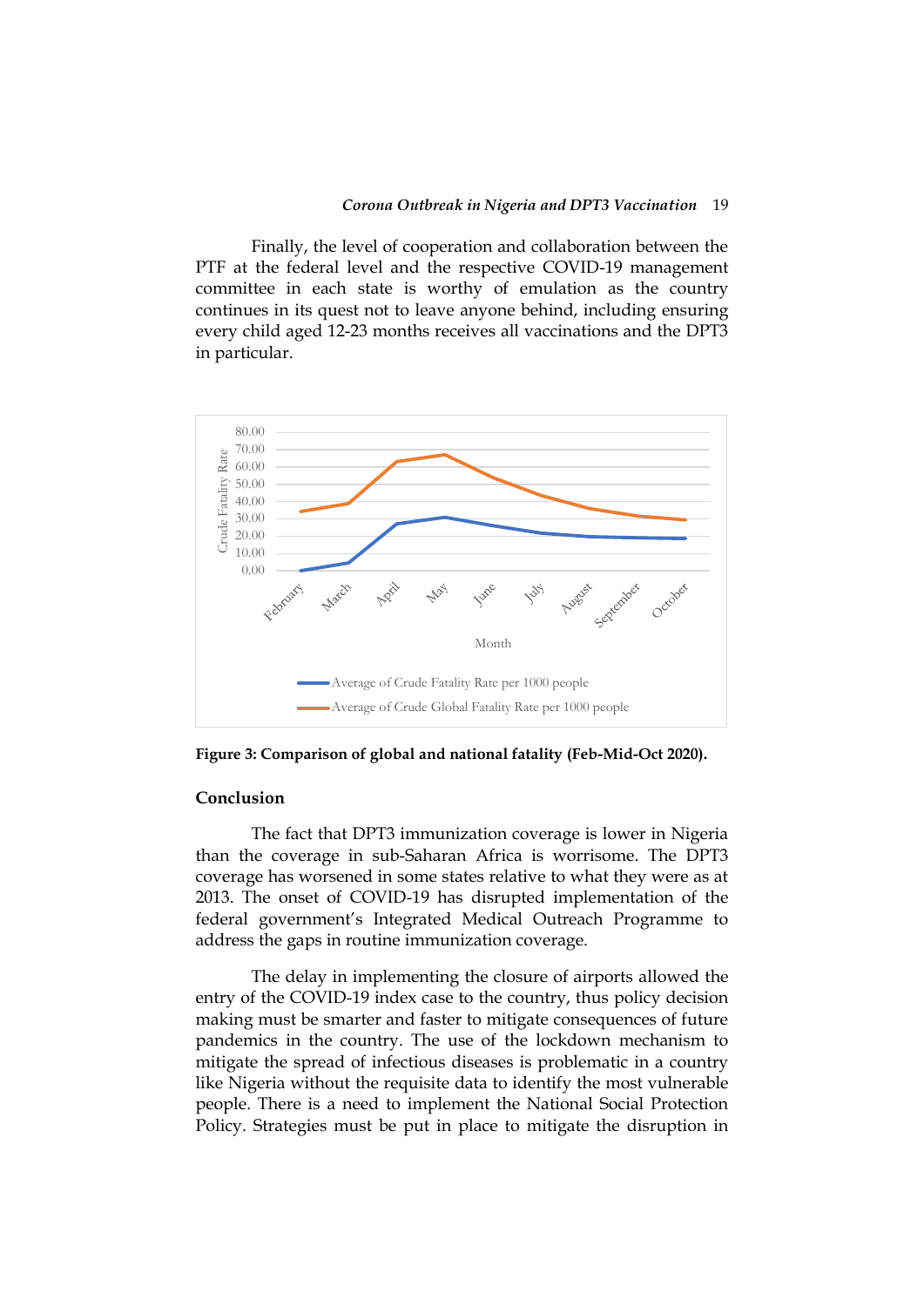regular healthcare services in the face of an epidemic or pandemic. The likelihood of disruption in services will be minimal if every health worker is fully kitted in the course of delivering services.

Encouraging individuals to take personal responsibility appears to be a potent measure for stopping the epidemic, or at least reducing the number of new infections to small numbers. The spike at the onset of the pandemic was partly due to poor handling of the process of contact tracing coupled with individuals giving wrong addresses. Government must institute intensive public health services and encourage and promote good hygienic practices among the population.

#### **References**

- Bill and Melinda Gates Foundation. (2020). COVID-19 A Global Perspective 2020 Goalkeepers Report Retrieved on October 10, 2020, from [https://www.gatesfoundation.org/goalkeepers/](https://www.gatesfoundation.org/goalkeepers/%20report/2020-report/#GlobalPerspective)  [report/2020-report/#GlobalPerspective](https://www.gatesfoundation.org/goalkeepers/%20report/2020-report/#GlobalPerspective)
- Degarege, A., Krupp, K., Srinivas, V., Ibrahimou, B. and Madhivanan, P. (2020). Structural equation modeling to detect correlates of childhood vaccination: A moderated mediation analysis. *PLoS ONE,* 15(10).
- Dorn, F., Fuest, C., Gottert, M., Krolage, C., Lautenbacher, S., Link, S., Peichl, A., Reif, M., Sauer, S., Stockli, M., Wohlrabe, K. and Wollmershauser, T. (2020). Die volkswirtschaftlichen Kosten des Corona-Shutdown fur Deutschland: Eine Szenarienrechnung. *ifo Schnelldienst,* 73(04), 29–35. In Sachs, J., Schmidt-Traub, G., Kroll, C., Lafortune, G., Fuller, G., Woelm, F. 2020. The Sustainable Development Goals and COVID-19. Sustainable Development Report 2020. Cambridge: Cambridge University Press.
- FGN. (2020). Presidential Task Force on COVID-19: Mid-Term Report. July. Prepared by PTF Secretariat and PriceWaterhouse Coopers, Nigeria.
- Francis M. R., Nohynek H., Larson H., Balraj V., Mohan V.R., Kang, G. and J.P. Nuorti. (2018). Factors associated with routine childhood vaccine uptake and reasons for non-vaccination in India: 1998-2008. *Vaccine,* 36, 6559 -66.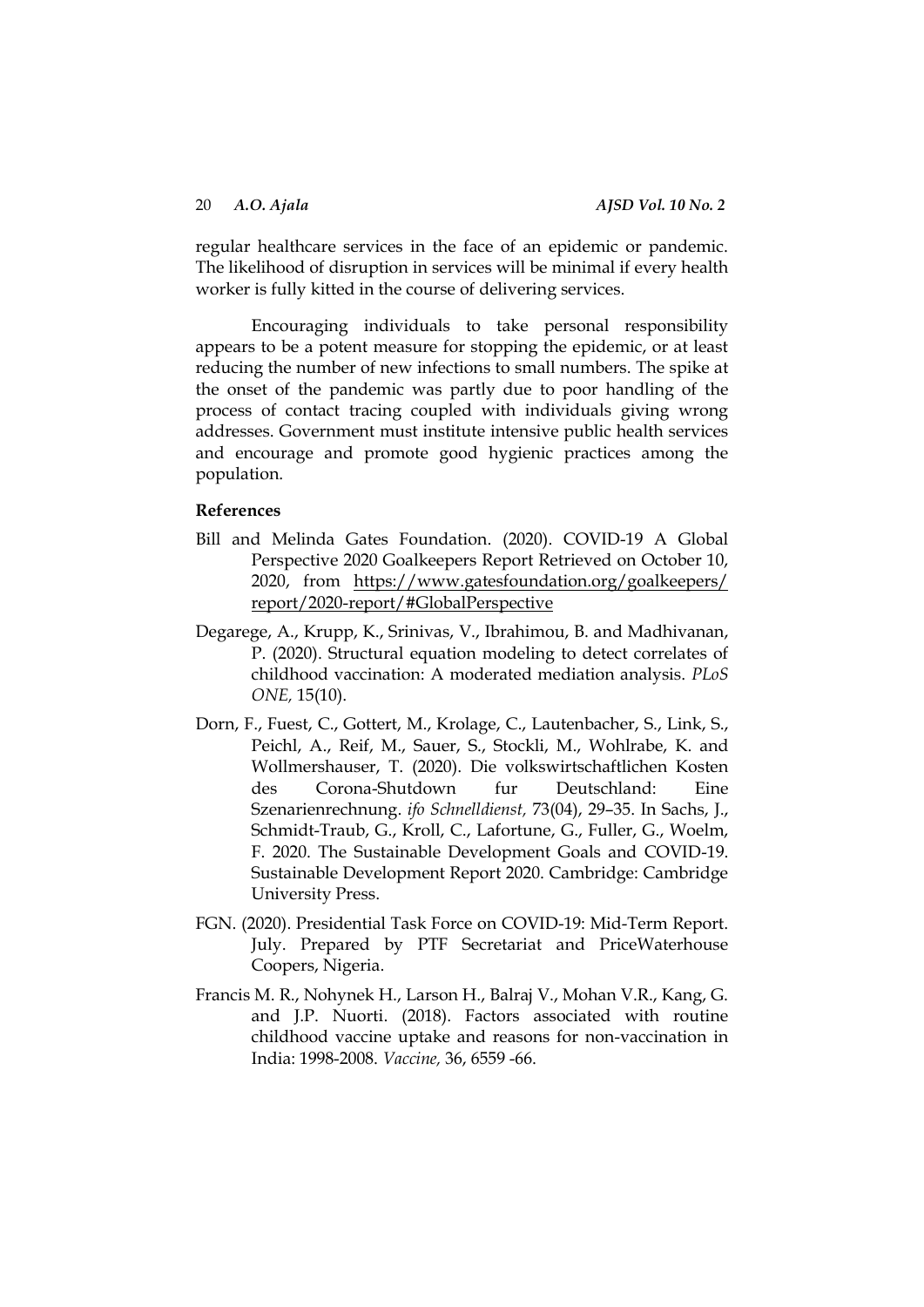- Global Vaccine Action Plan. (2017). *Priority Country Reports on Progress towards GVAP-RVAP Goals. Annex to the GVAP Secretariat Annual Report 2017,* s.l.: World Health Organization.
- Gavi The Vaccine Alliance (2020a). COVID-19 Situation Report #18. 24 September 2020.
- Gavi The Vaccine Alliance. (2020b). COVID-19 Situation Report #15. 11 August 2020.
- Ghosh, A., and Laxminarayan, R. (2017). Demand- and supply-side determinants of diphtheria-pertussis-tetanus nonvaccination and dropout in rural India. *Vaccine*, 35, 1087–93. <http://dx.doi.org/10.1016/j.vaccine.2016.12.024>
- Momoh, J., and Awa-Agwu, E. (2020). Pushing the Boundaries of Routine Immunization coverage: GIS & Data Analytics, Public Health Emergency. Retrieved on October 11 from [https://www.ehealthafrica.org/blog/2020/4/29/pushing](https://www.ehealthafrica.org/blog/2020/4/29/pushing-the-boundaries-of-routine-immunization-coverage)[the-boundaries-of-routine-immunization-coverage](https://www.ehealthafrica.org/blog/2020/4/29/pushing-the-boundaries-of-routine-immunization-coverage)
- Nigeria Centre for Disease Control. (2020). COVID-19 Situation Report 225, 10 October.
- Sachs, J., Schmidt-Traub, G., Kroll, C., Lafortune, G., Fuller, G., and Woelm, F. (2020). *The Sustainable Development Goals and COVID-19. Sustainable Development Report 2020*. Cambridge: Cambridge University Press.
- Sally, E. T. and Kenu, E. (2017). Evaluation of access and utilization of EPI services amongst children 12-23 months in Kwahu Afram Plainsm Eastern region, Ghana. *PanAfrican Medical Journal,*  28(238). Online journal available at: <https://www.ncbi.nlm.nih.gov/pmc/articles/PMC5989200/> (Accessed 10 October 2020).
- Udessa, G., Sena, L., and Berhanu, S. (2018). Vaccination status and factors associated with it among children aged 12-23 months in Wadera District, South East Ethiopia. *Health Care: Current Reviews,* 6(2).
- UNICEF. (2020). UNICEF urges Nigeria to 'seize the moment' for routine vaccination. A Press release 15 July 2020. [online] Available at [https://www.unicef.org/nigeria/press-releases/](https://www.unicef.org/nigeria/press-releases/%20unicef-urges-nigeria-seize-moment-routine-vaccination)  [unicef-urges-nigeria-seize-moment-routine-vaccination](https://www.unicef.org/nigeria/press-releases/%20unicef-urges-nigeria-seize-moment-routine-vaccination) (Accessed 10 October 2020)